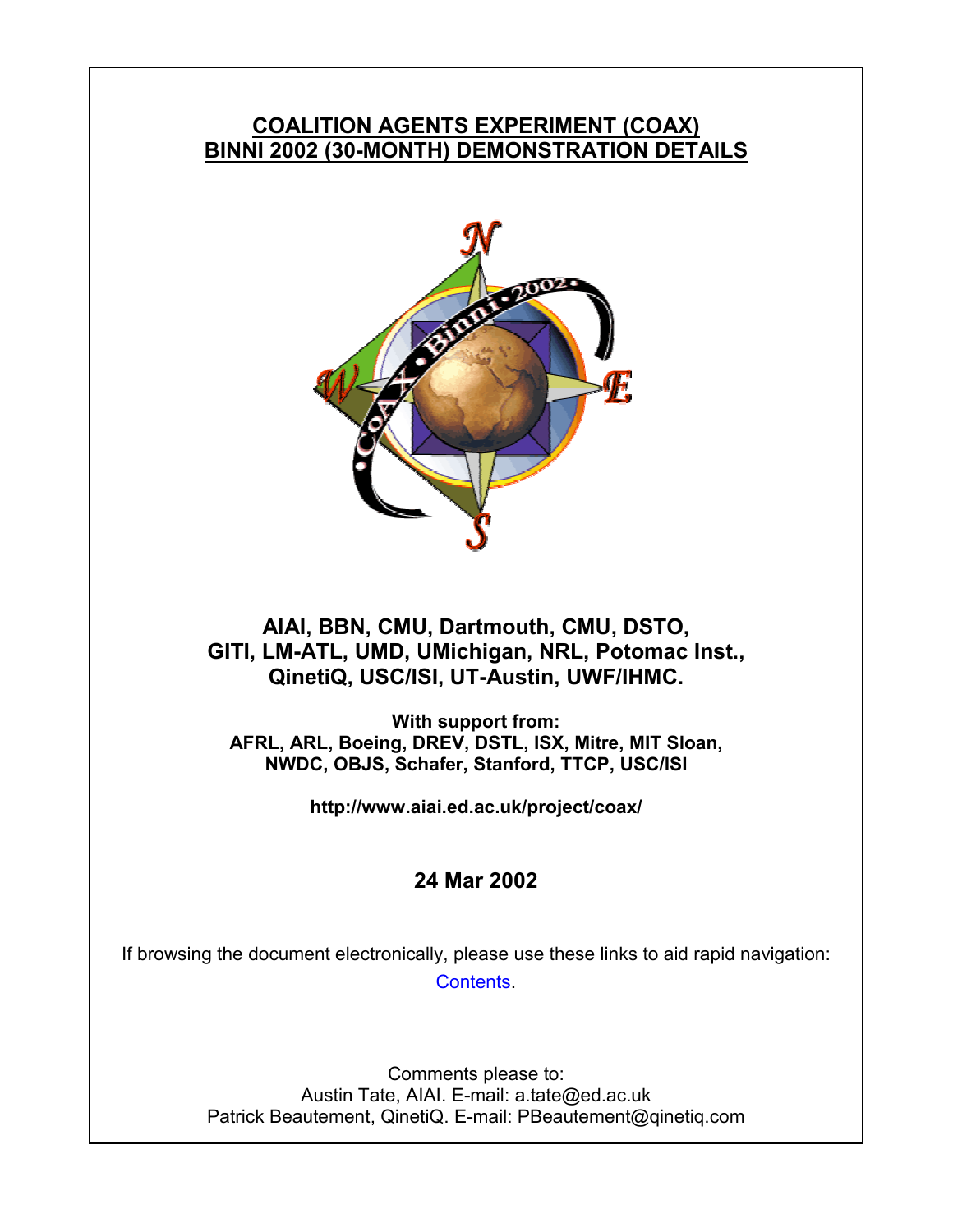# **COAX BINNI 2002 APPROACH**

# **CONTENTS**

| A. |                                    |  |
|----|------------------------------------|--|
| B. |                                    |  |
| C. |                                    |  |
| D. |                                    |  |
| Е. |                                    |  |
| F. |                                    |  |
| G. |                                    |  |
| Н. |                                    |  |
|    |                                    |  |
|    |                                    |  |
|    |                                    |  |
| K. |                                    |  |
|    | [NB: Page numbers are hyperlinks]. |  |

# **A. COAX BINNI 2002 OVERVIEW**

1. The CoAX Binni 2000 and 2001 demonstrations were anchored in a rich Binni Coalition operations scenario. These demonstrations featured a linked path of events illustrating some of the issues in the use of agents in such settings, and highlighting emerging coalition-oriented agent services developed by CoAX participants. The aim in CoAX Binni 2002 is to tell a richer agent and technology contribution story, focusing on new aspects of coalition problems and new technologies demonstrating the ability of coalition-oriented agent services to function in an increasingly dynamic environment. As in the previous demonstrations, a challenging and militarily plausible scenario will provide application context. However, unlike previous CoAX Binni demonstrations, it will not be necessary for all components to connect concurrently, and different parts of the time line in the scenario, or vignettes off the core storyboard, can be used.

# **B. AIMS OF COAX BINNI 2002 DEMONSTRATION**

2. The aims of the CoAX Binni 2002 demonstration are as follows:

a. To demonstrate the potential utility of advanced agent technology in the context of all phases of Coalition operations at all levels of command across different national boundaries to provide seamless interoperability and coherent battlespace awareness.

b. To show the added value that the use of agent technology can bring to Coalition warfighters.

c. To extend agent capabilities onto tactical communications networks and hence provide 'end-to-end' support throughout the battlespace.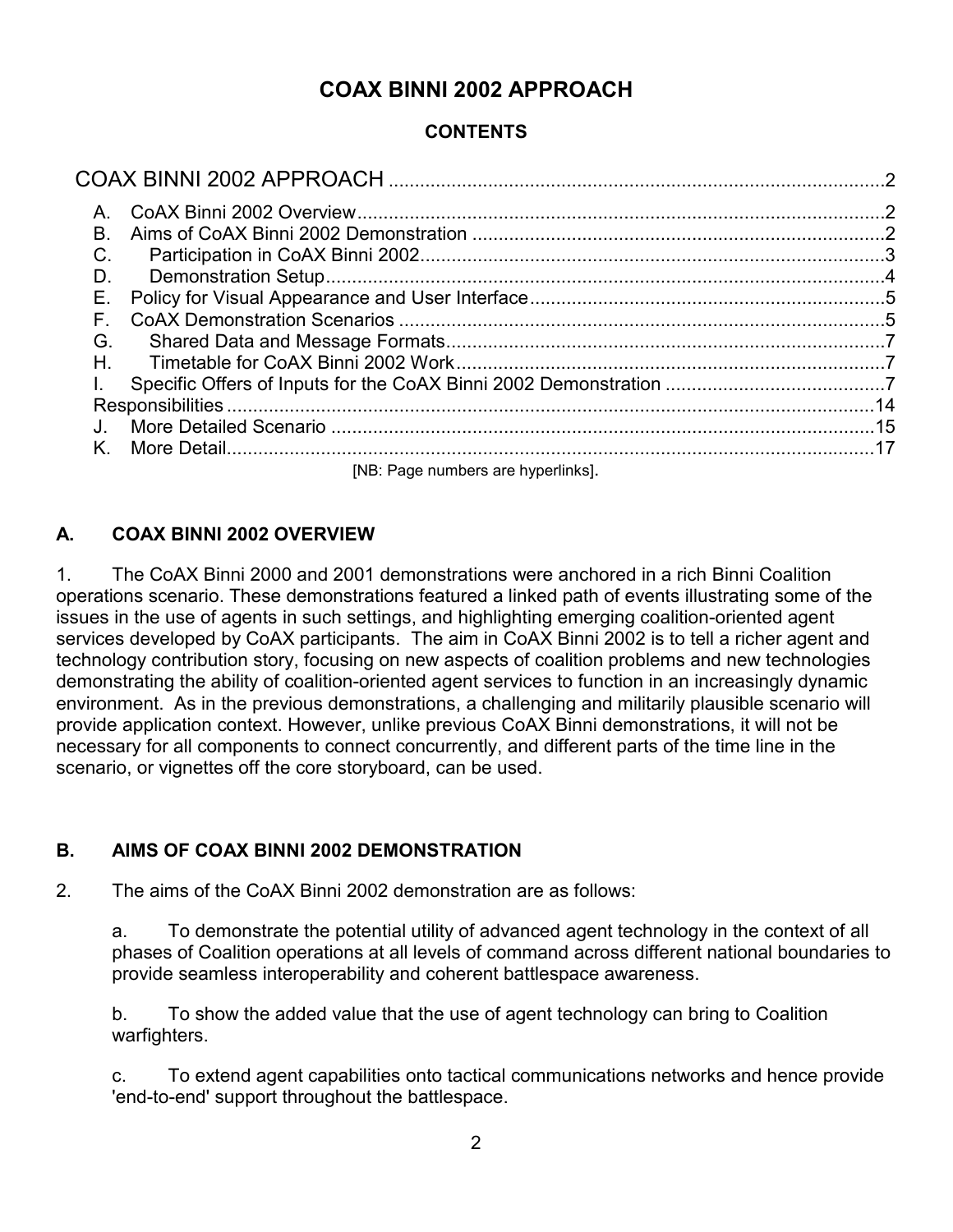d. To show the utility of using an agent-enabled infrastructure as a prototype to reduce risk for an "information system interaction infrastructure"  $\textsuperscript{1}$  (such as the Global Information Grid<sup>2</sup>) which would be capable of supporting Network-Centric Warfare.

e. To rapidly effect the setup and maintenance of agent organisational structures and policies that mirror the complexity of relationships among coalition partners.

f. To package coalition-oriented services in a way that makes them generic and easily used by other grid agents and existing military applications and users.

The draft architecture for this demonstration is shown in Figure 1.





# **C. PARTICIPATION IN COAX BINNI 2002**

3. Because of the increasing size of the team and the need for demonstration platform flexibility, and in contrast to previous Binni demonstrations, we will need to decentralise the integration of demonstration elements is decentralized and participants themselves will determine how their technologies can best be demonstrated in an appropriate coalition context. This is made easier by the fact that a rich scenario has been prepared in which participants should be able to find a niche or invent a scenario vignette that serves their purpose.

 1 As defined in the SPAWAR (www.spawar.navy.mil) BAA Solicitation No: N66001-01-X-6042.

<sup>&</sup>lt;sup>2</sup> See Capstone Requirements Document JRCOM 134-01 from Jt. Forces Command (https://jdl.jwfc.jfcom.mil).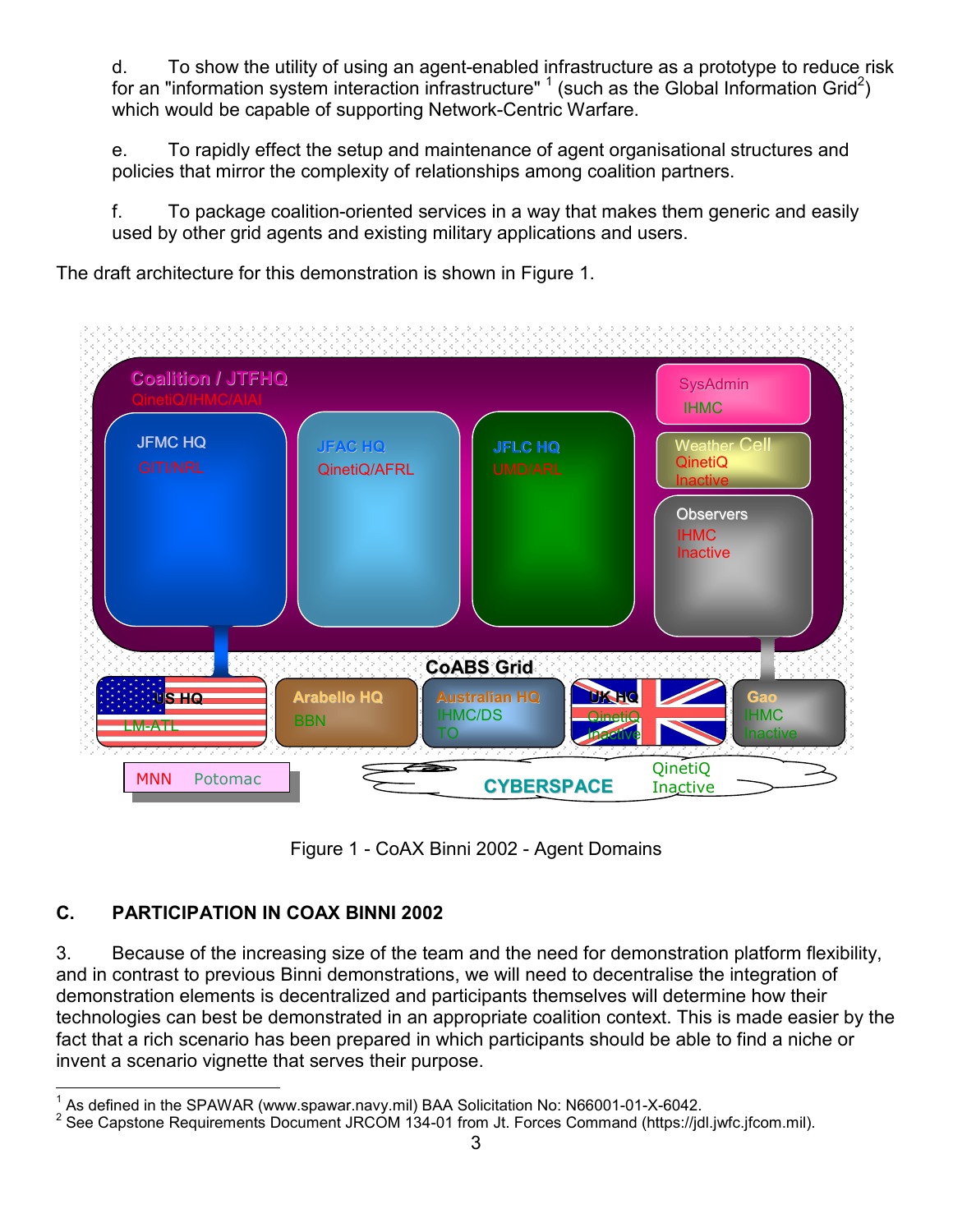4. Everyone will be responsible for the integration and running of their own components. Pairings or other larger grouping of participants is encouraged by the CoAX PI Team as useful to put together a cohesive demonstration and to stay within the limited number of computers we will wish to use in the final demonstration. Components that are not shown live, if the participants cannot attend any specific demonstration, will be replaced with screen movies. The integration will come via the CoAX Binni scenario story line described below. Screen movies can be used to show the context of the 2000 and 2001 demonstrations where that is useful. PowerPoint slides or other descriptions can be used to fill in gaps between the demonstrated capabilities to tell the integrating Coalition scenario story.

5. Each participant will be required to produce the following:

a. The demonstration itself to be run live on XGA (1024x768) screens with file or event feeds appropriate to its stand-alone use.

b. A screen movie of the component in TechSmith Camtasia TSCC format at XGA resolution using the approved desktop backgrounds—see additional detail below.

c. Screen snapshots at XGA resolution in GIF or JPG format as appropriate.

d. A short writeup, in Microsoft Word format, of the component and its message in terms of agent technology, Coalition relevance, and what it does for some human participant or participants in the process. This can include screen snapshots where helpful.

e. Three or four slides to allow a five-minute Microsoft PowerPoint briefing on the technical details of the contribution. Screen snapshots and diagrams are encouraged as part of this slide set, as they make for a much more understandable and memorable contribution for most nontechnical audiences rather than using only lists of bulleted text items.

f. Documents and other materials exchanged within the TIE will utilise Microsoft Office 2000 formats (principally Word, PowerPoint and Excel).

# **D. DEMONSTRATION SETUP**

6. The demonstration setup will allow for up to 9 computers as follows:

a. One presentation laptop (provided by AIAI).

b. One laptop acting as a server running the CoABS Grid, Jini and KAoS services as necessary for shared functions (provided by GITI). It's screen will not be seen during the demonstration. Any participant is also free to use a stand-alone version of the services they require for their demonstration where linking is not necessary.

c. Up to 7 other computers provided by participants as required for their components of the demonstration. Participants may reserve one or more of these available demonstration positions in their proposal for involvement. If more than 7 computer connections are needed, the CoAX PIs will encourage pairing up.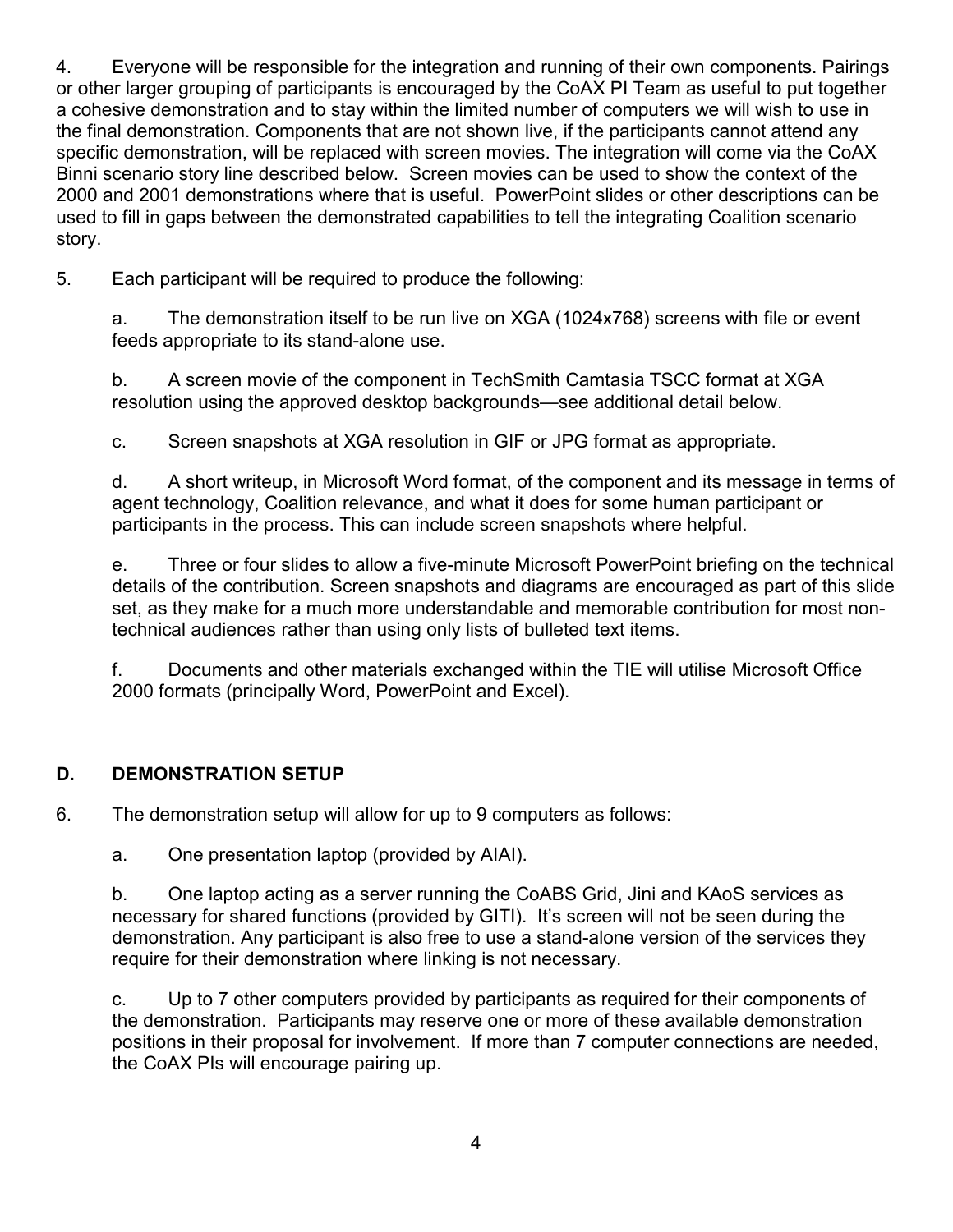7. An 802.11b wireless LAN will be available to connect any systems that need to communicate. Participants should provide their own wireless card. The access point will be provided by GITI. No link to the Internet is guaranteed to be available, so any web pages should be served locally where needed for demonstration purposes.

8. A video switching system will support up to 8 computer inputs with outputs to 2 XGA resolution projectors. As an alternative, it will be possible to support a 3-projector demonstration by directly connecting the presentation laptop to one projector. Each participant will provide one female-tofemale video cable for each laptop they connect. The switching system and extra necessary cables will be provided by GITI. The projectors will be provided by local arrangement at the demonstration venue.

# **E. POLICY FOR VISUAL APPEARANCE AND USER INTERFACE**

9. To improve the cohesion of the demonstration, each Coalition participant featured in the demonstration will be given a unique desktop background image (XGA) and some legend or logo as appropriate. This will be used consistently for demonstrations; screen movies and screen snapshots, even when demonstrations are not connected together live. Participants will be asked to reduce desktop material not related to the demonstration to a minimum to improve the demonstration and recorded material.

# **F. COAX DEMONSTRATION SCENARIOS**

10. The events take place in the context of a demonstration scenario defined for international cooperative research purposes by the 5-nation Technical Co-operation Program (TTCP). This involves Coalition operations in the fictional country of Binni in the year 2012. Binni is in North East Africa and borders the Red Sea. Climate change has made this into a fertile area that is known as the "Golden Bowl of Africa". Binni is situated in an area of land annexed by Gao, a country to the North that has set up a puppet government in the region. Agadez to the South is disputing the territorial claims of the new government. The UN has built a Coalition force to keep the warring factions separated. A summary is provided below:

11. **CoAX Binni 2000 Scenario**. The events of the CoAX Binni 2000 (9 month) demonstration focused on the initial planning phase as follows:

a. After exploring a number of options to separate the opposing forces and restore the peace in the region, the deployment of a large ground observation and peace enforcement force and other courses of action have been rejected, and a "Firestorm" mission code-named "Operation Flash" has been decided upon. This will clear land to enable simpler remote and ground observations with less risk to the Coalition peacekeepers. The events of the 2000 demonstration showed the Coalition doing initial information gathering and planning. The Coalition participants are the USA, UK, Australia and Gao. Gao has host nation status but its intentions are unclear and it is distrusted. Special steps are taken to monitor the information passed to and from Gao within the Coalition.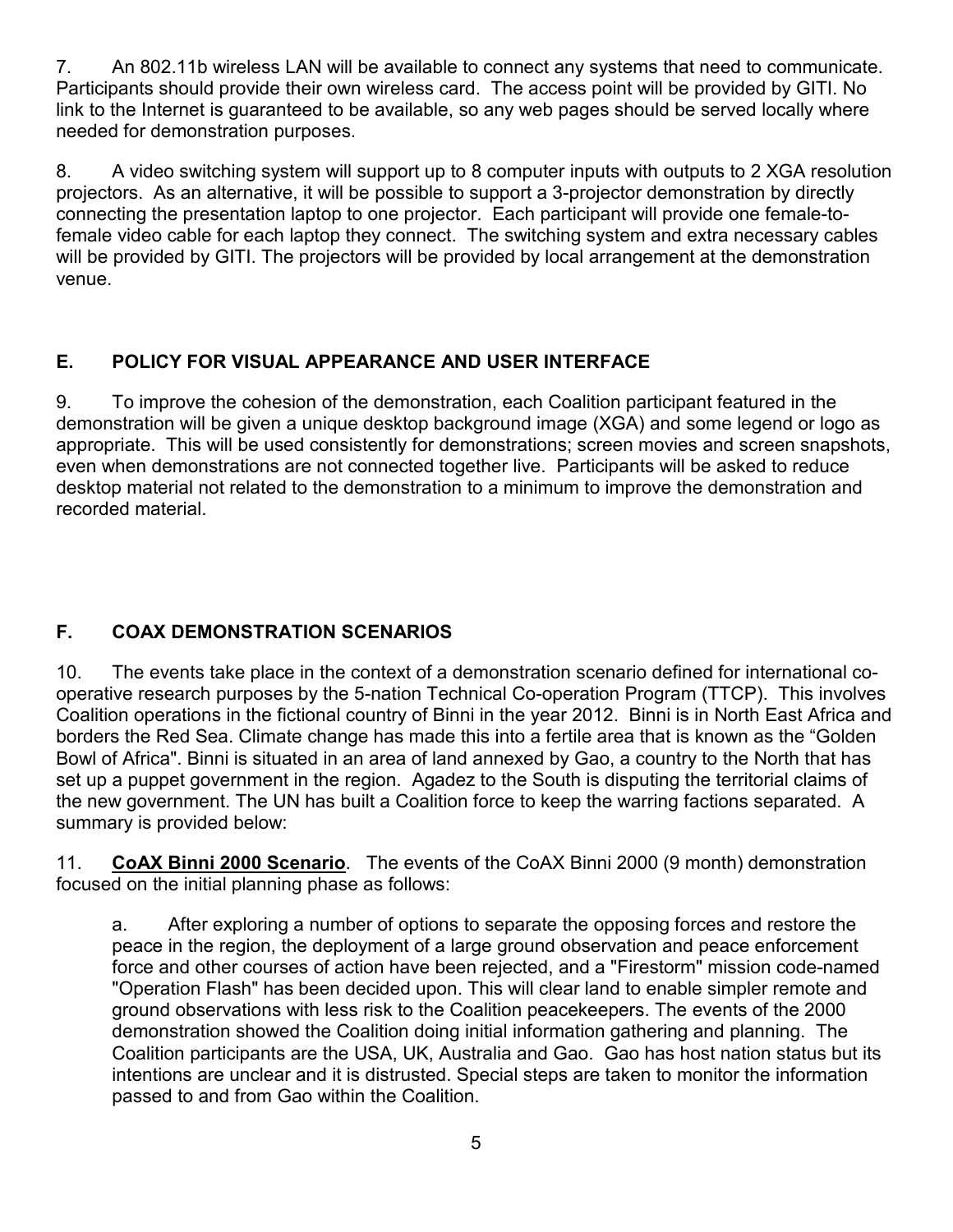b. During the demonstration, misinformation feeds by Gao (intended to displace the firestorm to allow Gao to take an advantage and move forward) are detected and thwarted. Gao becomes belligerent and launches a denial of service attack against the Coalition's  $C<sup>3</sup>$ infrastructure. This is automatically detected and thwarted using the advanced agent capabilities available to the Coalition.

12. **CoAX Binni 2001 Scenario**. The events of the CoAX Binni 2001 (18-month) demonstration move on from this initial planning and information gathering phase to a specific day and time in the execution phase, involving the monitoring, battle management and short-notice replanning associated with Coalition operations as follows:

a. The firestorm mission has been planned and aircraft are being prepared for their missions. However the news media breaks a story that wildlife in an important safari park in Binni may be at danger as the park overlaps the firestorm area. With only an hour to go, the UN Secretary General's Special Representative to Binni asks the Joint Task Force Commander to consider the wildlife risk aspects of the planned approach. Dynamic information gathering and information feeds using agent technology are employed to create a real time feed of the position of some at risk large mammals. After consideration it is decided to continue with the firestorm mission, but to replan as necessary to avoid risk to wildlife. Firestorm targets are adjusted in time or secondary targets selected as necessary for the first wave of firestorm bombing. The impacts of these changes on the coalition's medical and humanitarian operations are automatically detected, and unintended conflicts between disjoint coalition operations are avoided.

b. Agadez seeks to use this complication to seize the initiative and launches fighter attacks against Coalition airborne high value assets that are monitoring the operation. This is detected and important monitoring agents are moved to alternative computational platforms as the monitoring aircraft regress.

13. **CoAX Binni 2002 Scenario**. The CoAX Binni 2002 scenario can utilise the events of the 2000 and 2001 demonstrations where these are useful to demonstrate agent technologies or the value to Coalition operations or Coalition participants. But to provide greater scope for novel and exciting contributions, the events also move on following the regression of the high-value assets when Agadez attacks as follows:

a. Agadez, seeing that its fighter attack cannot be successful, activates two submarines in the Red Sea that attack an Australian monitoring ship causing damage and casualties. Arabello, a country on the edge of the Red Sea, has sophisticated Anti-Submarine Warfare (ASW) capability due to its reliance on the free flow of shipping in the region. It has been unwilling to join in the Coalition operation in Binni to date due to regional concerns. Now seeing the escalating situation, wishing to support a trading partner and friendly nation under direct attack (Australia) and seeing the risk to shipping posed by the Agadez submarine activity, they offer their services to the Coalition.

b. This is quickly agreed, and in-place monitoring facilities from Arabello are linked rapidly and appropriately into the Coalitions  $C^3$  agent framework. Coalition ASW activity forces Agadez to back down. Seeing the resolve of the Coalition forces and the strengthening international support for its operations, Gao and Agadez agree to return to the peace talks conference at the UN.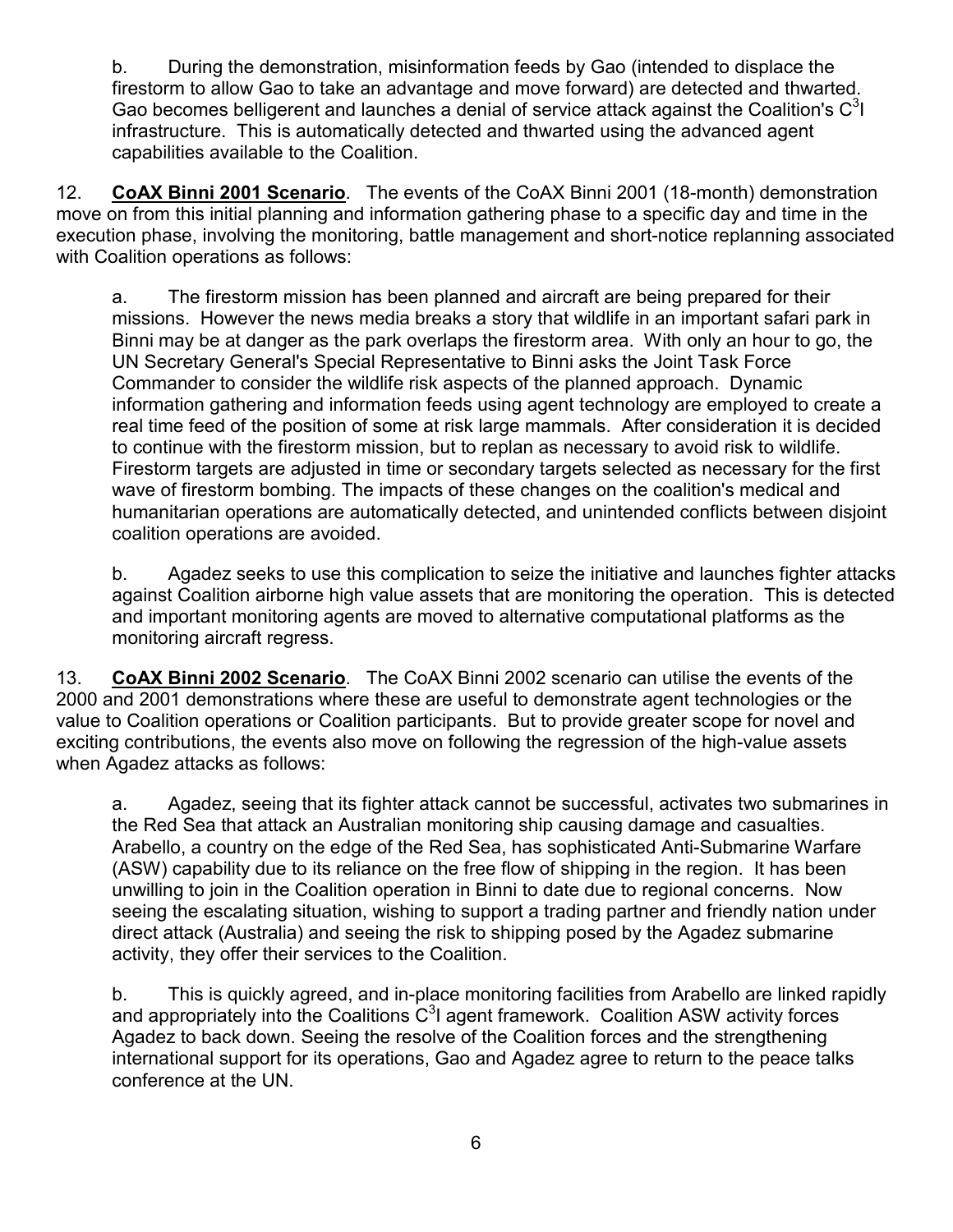## **G. SHARED DATA AND MESSAGE FORMATS**

14. Interoperability, not standardisation, is the principle, so XML will be used for process, product and message interchange where possible. DAML+OIL semantic annotation will be encouraged. Domain management and conversation policies, process libraries and plans will seek to employ a shared content model where feasible. Completion and progress report formats will be regularised where possible. FIPA, NIST PSL and other nominated content standards will be employed as bases where appropriate. An effort will be made to enter into a dialog with C-CINC21, FBE-J and other relevant national and international programs and to transfer or share experience and develop aspects of a shared Coalition ontology. In all cases exceptions to these guidelines will be possible within CoAX Binni 2002, but the reason should be documented to guide future research.

## **H. TIMETABLE FOR COAX BINNI 2002 WORK**

15. The timetable of work is as follows:

a. December 2001. Refinements of the approach document along with short sections describing each participant's proposed contributions, their agent technical interest and their relevance to supporting the Coalition operations or a military participant in such operations. [Completed: 17-Dec-2001]

b. January 2002. CoAX Team meeting at CoABS workshop in US to refine this document. [Completed: 17-Jan-2002]

c. April 2002. Production of contributions and team discussions to ensure the parts tell an integrated story. CoAX Team meeting to review progress following the KSCO-2002 conference on 23<sup>rd</sup> and 24<sup>th</sup> April in Toulouse, France [To be held: 25-Apr-2002]

d. June 2002. Finalisation of the contributions and production of initial screen movies, screen images and presentation. CoAX Team workshop at a suitable venue.

e. July to August 2002. The period July to August is being avoided for CoAX Binni 2002 work to allow team members seeking to transition CoAX results into FBE-J to engage in those activities.

f. September 2002. Finalisation of all material. CoAX Team workshop at a suitable venue.

g. Fall 2002. Demonstration at a suitable US-based workshop or meeting (preferably involving TTCP members).

#### **I. SPECIFIC OFFERS OF INPUTS FOR THE COAX BINNI 2002 DEMONSTRATION**

16. The following contributions have been offered to date by the CoAX participants: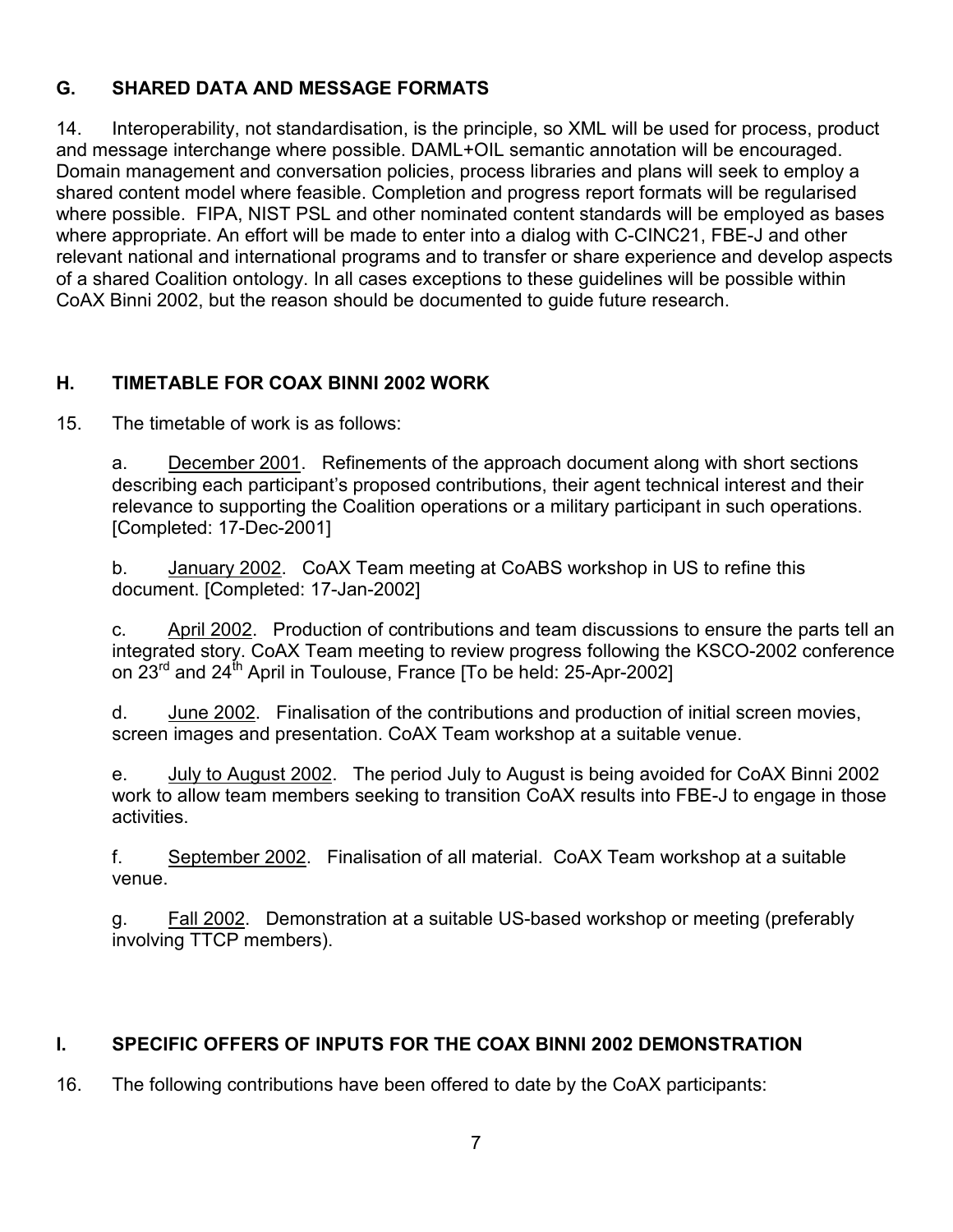## a. IHMC: Domain Management and Mobile Agent Support:

- Dynamic changes to coalition domain structure (new domain on-the-fly, new country with minimal fuss), GITI grid security services, and representation of complex domain structures. Enhanced packaging of KAoS domain management grid services and reimplementation on top of Sun's new Java Agent Services (JAS, aka JSR 87).
- DAML-based KAoS Policy Representation (KPR) and initial policy conflict resolution engine.
- Visual enhancements to KAoS Policy Administration Tool (KPAT) to allow the Coalition structure to be defined and amended on the fly via graphical manipulations. Moving agents from one host to another will be able to be initiated by graphical gestures.
- Dynamic reconfiguration of agents through mobility in order to accommodate changes in the environment (e.g., moving agents from one platform to another (scram) to accommodate a change in conditions, deploying new agents (mobile) in response to change in circumstances (interesting links to mobility policy).
- Dynamic reallocation of resources based on changes in mission priorities or some other event.

# b. AIAI: Task, Process and Event Support via I-X Process Panels (I-P<sup>2</sup>):

- Amended JTFC and Combat Ops process and event panels with improved legends, process models and other changes that are of assistance to other aspects of the overall demonstration.
- To show how a new process panel can be offered to Arabello as it joins the Coalition with suitable Coalition processes in the library that help it integrate and communicate with the JTFC and the information gathering functions more rapidly.
- Inclusion of Process Library Editor to allow the standard operating procedures to be maintained.
- Inclusion of logged messaging between participants ranging from a free format messaging facility to structured command and control.
- Demonstration of use of the CoABS Grid logging facility to monitor and report on coalition activity without the need to alter agents to be made "process panel aware".
- AIAI with Michigan Improved progress, status and completion reporting from MCA to a panel.
- AIAI with GITI Link ServiceUI with a process panel for JFMC HQ.
- AIAI with BBN AIAI provides BBN (Arabello) with new process panel as the new coalition partner joins the coalition and relates this to existing coalition panels.
- AIAI with UT-Austin JTF HQ panel to note discovery of ASW related capabilities from Arabello (BBN, information gathering) and US (UMD, position prediction).

# c. Michigan: Co-ordination Agent:

• Plan deconfliction triggered by new plans emanating from multiple sources: MBP and others.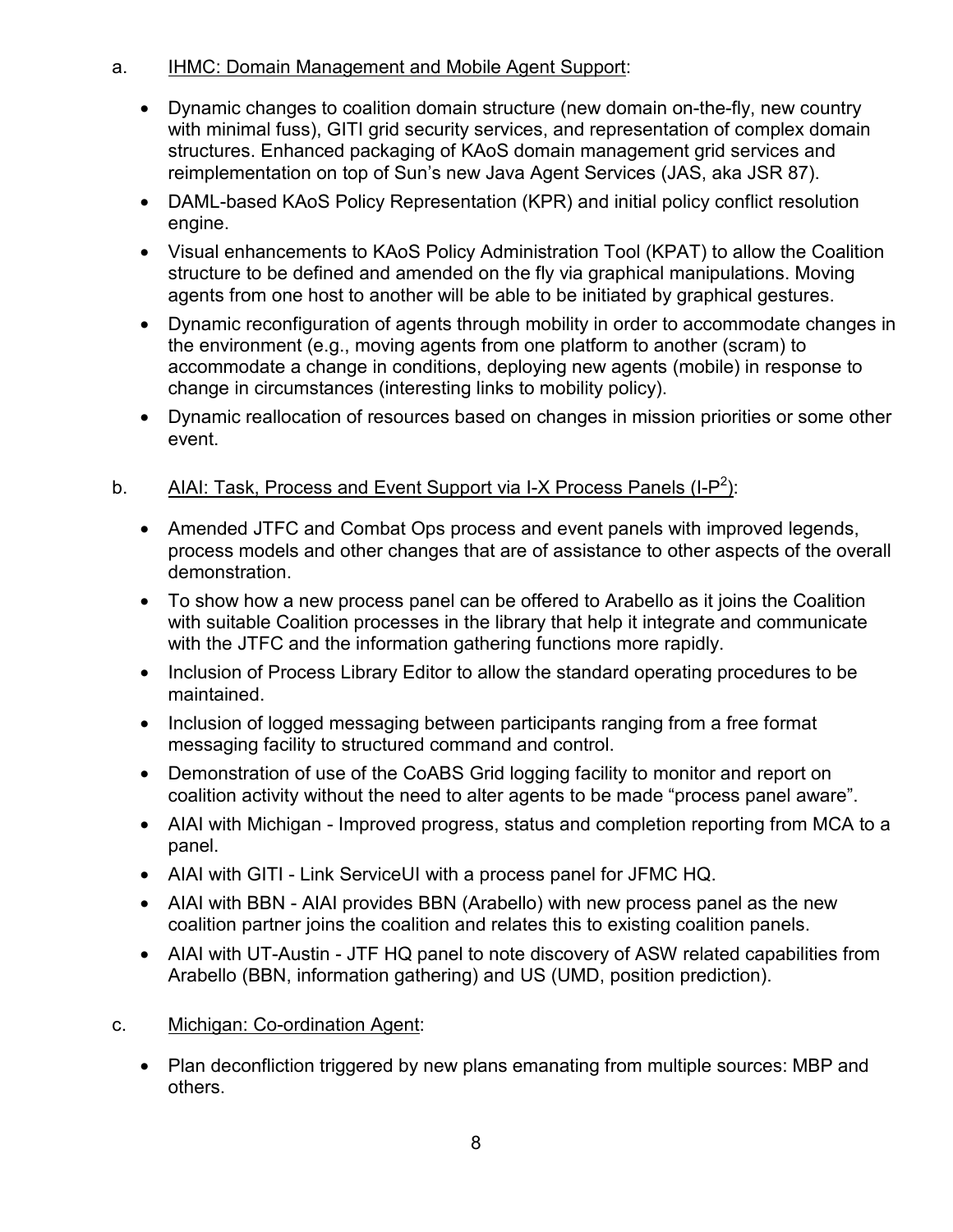- Interleaved plan deconfliction with execution, where deconfliction preferences for new/revised plans reflect prior co-ordination commitments (so as to restrict disruption to others caused by an agent's plan changes).
- Detecting opportunities for co-operation (rather than only conflict) in simple cases and proposing inter-agent commitments for mutually beneficial actions when possible.

d. AIAI, Michigan: Closer connection between a process panel and MCA to allow initiation of deconfliction to come from a panel user, to show the status of processing of MCA via further progress messages, etc.

e. AIAI, IHMC: possible link between domain management/conversation policies and process panels to show how agent wrappers and creation of authorities in the process panels can be linked to offer tools for a new country joining the Coalition.

f. QinetiQ (in association with BBN and CMU): mixed initiative (agent-human) interfaces for supporting decision-making. Provide an enhanced / replacement Coalition SitViewer which employs interface-agent-enabled interrogation of shared Coalition information made available to warfighters on personalised 'decision-desktops'. These are mixed-initiative interfaces supporting the decision-making of warfighters and driven by their information requirements and preferences. This would involve the following:

- Develop a set of agent-enabled interface technologies to act as the 'back-office' to the decision-desktop (the front-end) that would allow the user to obtain the information in the most appropriate format, as and when desired.
- Enable multiple user-customisable views onto shared Coalition data, with bookmarking and sharing of these views.
- Drill-down and filtering of data according to source, time, and other metadata stored with data and reported by the agents.
- Develop supporting semantic web technologies.
- Updates (for example, allowing data updates to be undone or 'rolled-back') provided by the agents on demand.
- Presentation of options to the user based upon the nature of the objects being manipulated, and the available agents and services (for example, finding the missions or objective with which an asset is currently associated).
- g. CMU: Grid Services including:
	- Retsina Grid Agent Communications Visualisation (in association with IHMC and QinetiQ).
	- DAML-S Matchmaker (in association with BBN).

h. BBN: Dynamic information flow messaging policies developed by BBN enable new agents joining a domain to contribute information to ongoing processes and register requests for information they need. Key issues to be addressed for CoAX: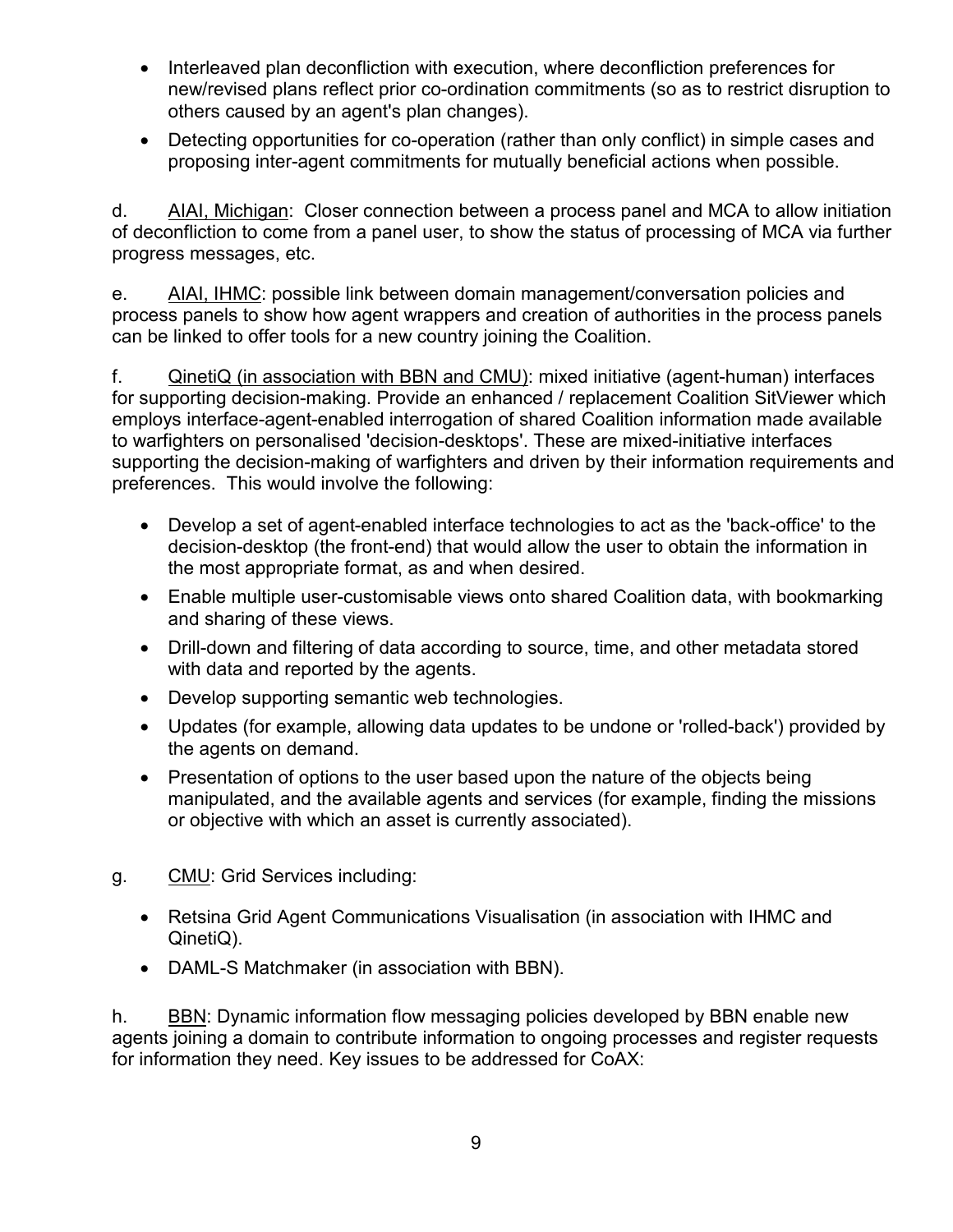- Integrate information sharing policies with KAoS Domain Management system to establish boundaries of information visibility trust and access. (With IHMC)
- Develop mechanisms for adding information sharing policies to agents with different levels of reasoning capability.
- Develop support agents that monitor team execution status and manage the information being presented to users during Mixed-initiative interactions. (See QinetiQ entry).
- Support dialogs with users engaged in team formation and tasking. Use a planner that considers agent capability models (represented in DAML-S) to guide users when (re)tasking agent teams.

To demonstrate these capabilities, BBN will play the role of a new country joining the coalition (Arabello). In the scenario, Arabello volunteers its ASW capability to deter expected submarine attacks. This requires:

- Development of a teaming relationship with the coalition, based on presentation of offered capabilities, acceptance of a coalition role.
- Acceptance of a Process Panel to facilitate coordination with the coalition.
- Sharing of information needs and capabilities across domains (e.g. with UMD, QinetiQ).
- Simulating the execution of the sub hunt in the red sea.
- Interactive tasking by the (human) Arabello commander of Arabello field agents (ASW ships) to collect and filter the required information. Monitor the execution of the tasked agents, prepare and forward reports to the coalition.

BBN will also support the demonstration by integrating DAML Services ontologies and tools with the GRID to enable service lookup and dynamic interoperation with advertised services.

- Provide DAML-S service descriptions of a number of CoAX services.
- Support the integration of a DAML-S Matchmaker (provided by CMU Retsina Group)
- Provide a 'grounding' that enables described services to be requested via the grid.

i. NRL: Develop an agent interface between the CoABS grid and XIS, an alternate viewer with capabilities similar to the US Navy Global Command and Control System Maritime (GCCS-M).

- Link to information feeds from coalition sources [link to BBN, UMD]
- Relate to Situation Viewers provided elsewhere in the Coalition/JTFC and possibly the JFAC domains [link to QinetiQ]
- Demonstrate this within the JFMC HQ [Link to LM-ATL]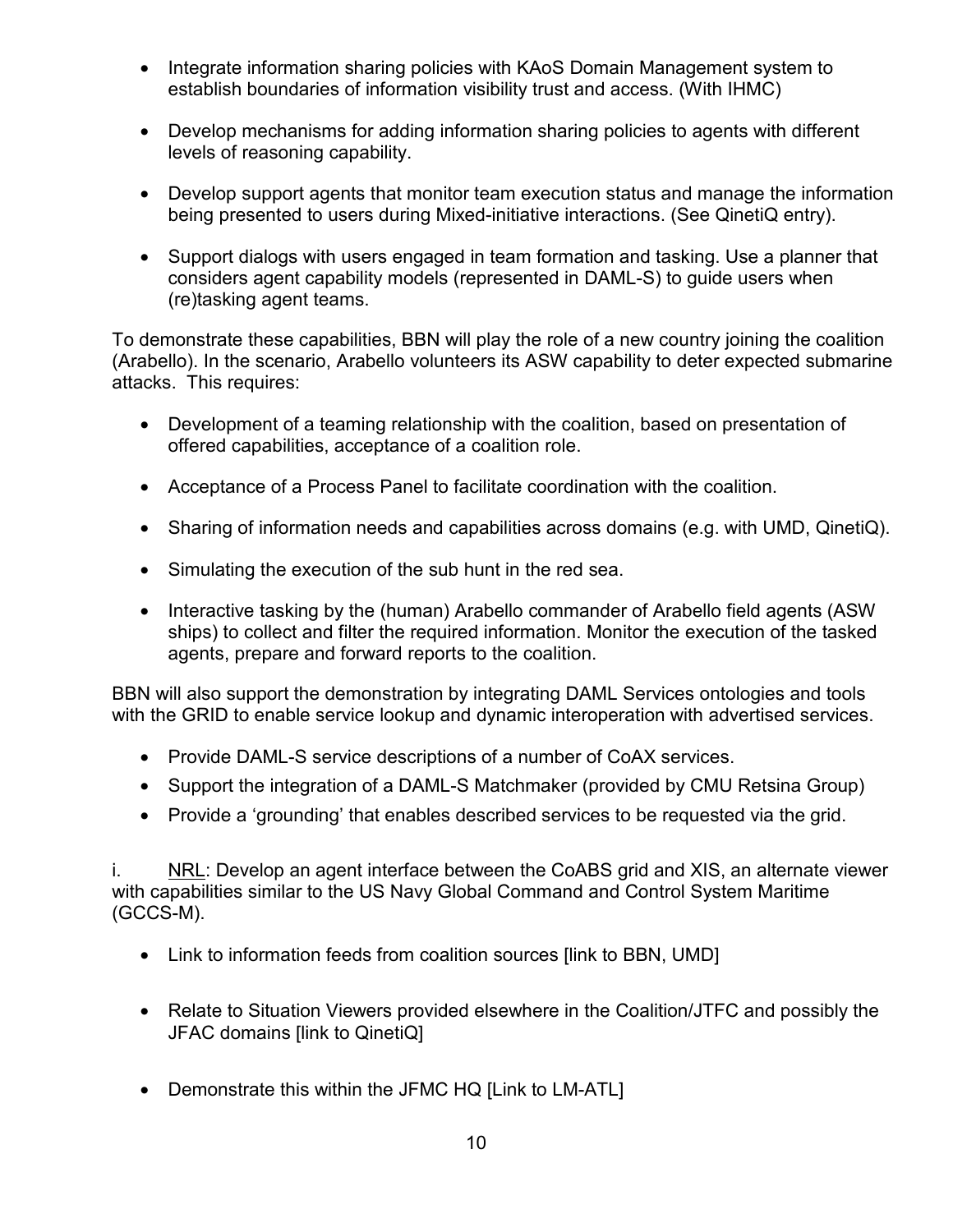DSTO: Links to work on Australian Future Operations Centre Analysis Laboratory (FOCAL) and Logistics Planning.

- FOCAL could play as a Situation Awareness/Battlespace display that provides crisis alert when the attack unfolds, and management afterwards - including access to new information feeds from Arabello and other coalition sources. Agent contribution to this would be in the back-end of the display. This would use a constrained COAX scenario. It'd be more on the lines of 'this is what the technology could look like in the future' rather than 'this is what we can do now', and a 'movie' would show this in the demo.
- Australian agents could seek to generate logistics plans for medivac, repair, and ship protection in response to attack, using Australian and coalition resources and agents.
- Australian assets could have been involved (transport, surveillance) in firestorm operation - in response to attack these may be reassigned to provide surveillance/transport for medivac and repair operations.
- Australian monitoring agents could use Arabello information feeds once available and co-ordinate operations with Arabello agents/forces.
- Australia could act as a 'come-as-you-are' participant in the coalition. The ATTITUDE agent system would be used on the Australian side, and need to make use of the services provided by others to integrate with coalition operations.

k. OBJS: can provide their eGents and MBNLI interfaces and current elephants vignette from CoAX Binni 2001 to show that part of the scenario. No changes are planned to their input as their CoABS project nears its end.

l. USC / ISI: can provide their Ariadne web information source wrapping technology as used in the CoAX Binni 2000 and 2001 demonstrations. It is possible that other requirements for input of web-related structured data into agent systems would be met using Ariadne if required for CoAX Binni 2002. But, no major changes are planned to their input as their CoABS project nears its end.

m. LM-ATL: will act as the integrator for the US Country HQ domain and in that role can provide the following:

- The Interoperable Intelligent Agent Toolkit (I2AT), capable of quickly integrating additional agents, such as BBN's agents providing Arabello's ASW information, and Grid services, such as UMD's probabilistic temporal prediction capability applied to ASW prediction.
- LM ATL will use I2AT to create and configure agents to accept ASW information from the BBN Arabello agents request processing of this information by UMD's prediction agents deliver the resulting predictions to the appropriate C2 system, e.g. the JFMC HQ (GITI) where specialized navy specific viewers are used (NRL) and/or QinetiQ.
- LM ATL will integrate information sharing policies provided by the CoABS Grid and KAoS Domain Management system to establish boundaries of information visibility, trust and access.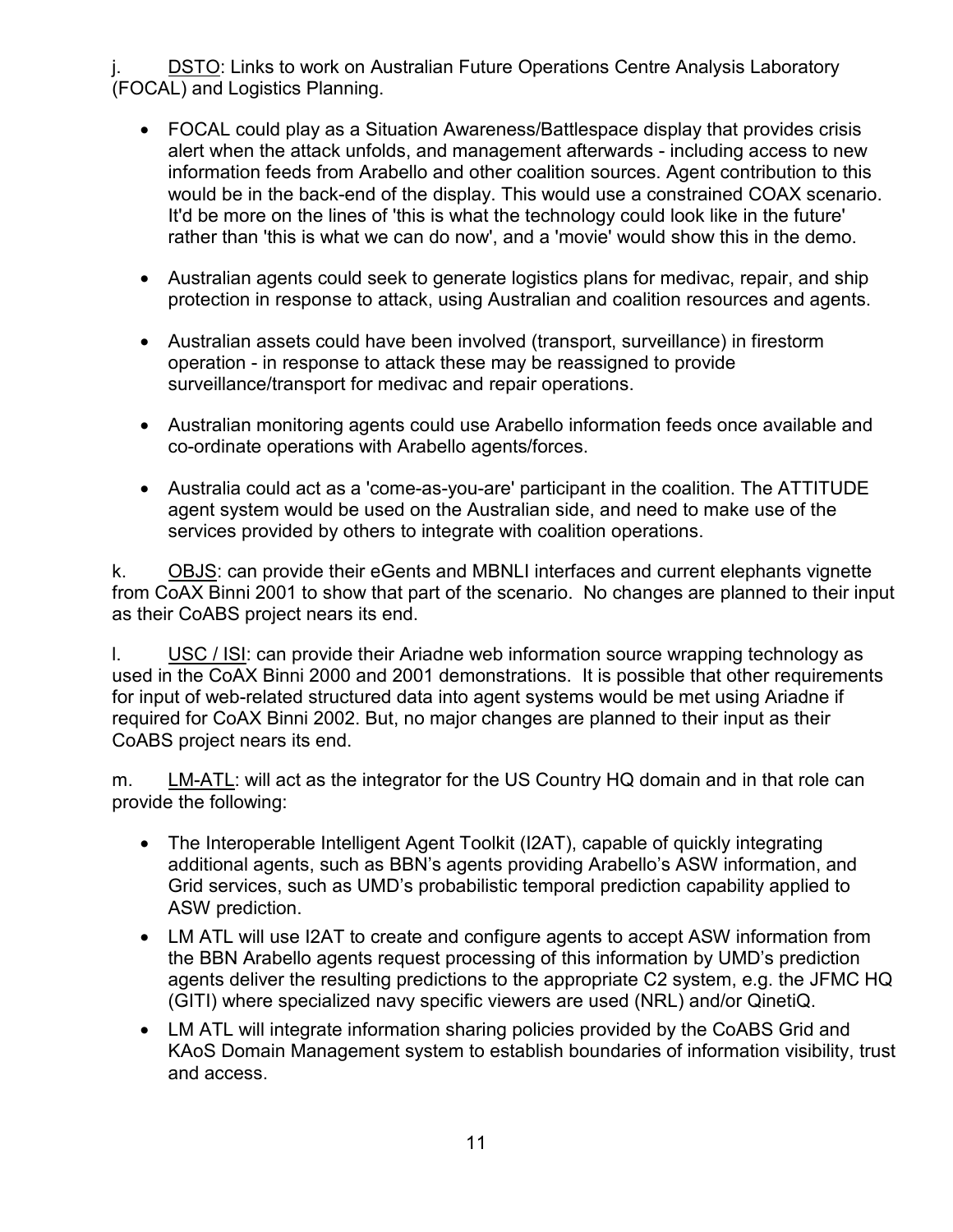- If required, LM-STL can add US HQ domain data sources and agents if hepful to the demonstration.
- n. UT-Austin: Dynamic Coalition Configuration and Trustworthiness Evaluations:
	- Adaptive Decision-Making Organization Formation (ADMF) to determine the entrance of new players into the coalition based on needs of players (e.g. JTF HQ) within coalition and capabilities offered by a range of potential players (Australia, Arabello, US ASW interpreter). ADMF capabilities within the CoAX scenario will involve searching for potential partners, evaluating potential partners, ranking the capabilities offered by potential partners, selecting a partner(s), then determining the "best" distribution of decision-making control and execution obligations among selected coalition partners working to solving problem X.
	- DAML-based representation of agent-owned capabilities (e.g. resources) considered during ADMF analysis.
	- Trustworthiness by determining 1) Level of Uncertainty of the Information and 2) Reliability of Information Source for information transmitted during the scenario.

o. UMD: Offer to provide agents that are capable of efficiently storing, manipulating, and querying probabilistic temporal information.

- For example, consider a series of sensor readings that are taken on the Agadez submarines. Here, each reading can be associated with an enemy's location, bearing, velocity, etc. Based on this information, there are a variety of models that can estimate, for each future time instant, the probability that an enemy will enter a given region (we shall supply some sample models that can easily be replaced). The probabilistic temporal data obtained from these models are potentially useful in planning interceptions of enemy units by Coalition forces, to aid in the determination of if (and when) an area should be evacuated, to help reduce information overload by focusing attention on the most probable possibilities, etc.
- A suggestion is that the output from this analysis could be fed to visualisation facilities provided by other participants.
- LM: UMD provides capability information to LM. This allows BBN to send sensor readings to UMD prediction agents.
- BBN: BBN feeds (Arabello's) sensor readings to UMD prediction agents. For each candidate location L and for each future time instant t, the prediction agents determine the probability that an enemy will reach location L at time t.
- CMU: UMD passes the most desirable intercept locations to CMU. CMU uses its route planner to determine how Coalition forces can be relocated in order to intercept the enemies.
- ARL: UMD also passes the predicted enemy locations to ARL. Based on these warnings, there may be a decision to evacuate a land asset. This can be done by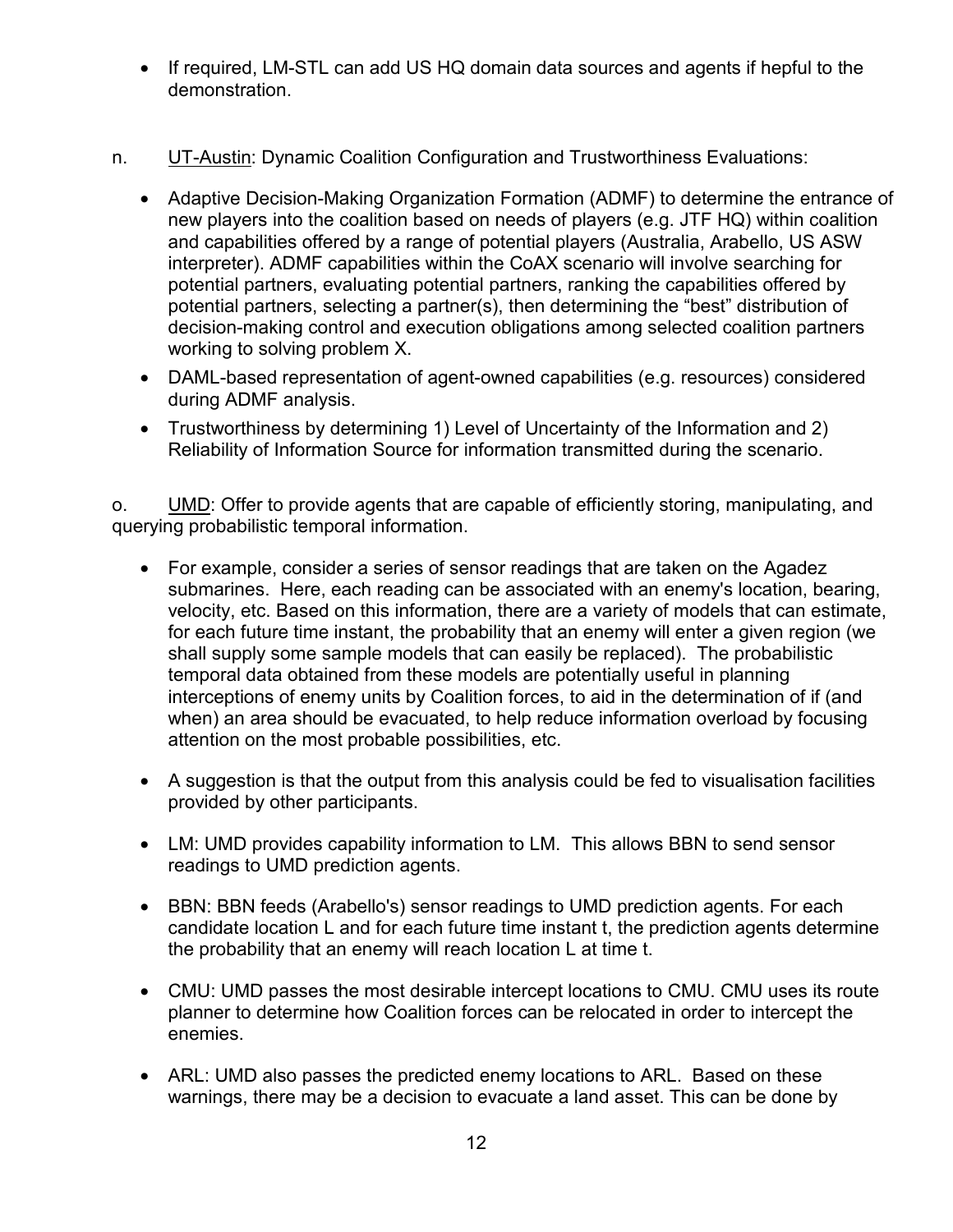finding a safe, nearby port if there is enough time to prepare a ship for pickup at that location.

- p. Potomac Institute:
	- Design of desktop background colours and legends for each participating command, user or screen in the demo. Colours to be projector, screen movie and screen image capture safe and differentiatable. XGA sized. Needed by early March 2002.
	- Intro movie/music. Linking movie/images for other parts of the story. Draft by June. Finished by September 2002.
	- Packaging of information in the form of a CNN style report. Introduction/context setting in the form of a "CNN" style report to recap situation from 2000 and 2001 demos, and announce the sub attack. Continuity in story telling via update reports. Packaged as a DVD perhaps for repeatability, as well as smaller on-line versions (QT or AVI?) Draft by June. Finished by September 2002.
	- Videotaping of October demo event and production to DVD along with demo web support and presentation material. October and November 2002.
- q. Dartmouth: Mobile Agents for Medical Monitoring
	- A United States medical-monitoring application sends a mobile agent to an Australian ship to monitor the condition of injured Australian sailors.
	- Dartmouth will provide a simulated stream of Australian medical data, a simple United States monitoring application, and the medical-monitoring agent that filters the stream and sends only critical alerts back to the application (and optionally to CoAX planning components). The filtering demonstrates how mobile agents conserve bandwidth.
	- In conjunction with [IHMC] and [Lockheed], Dartmouth will install two different mobileagent systems, one for the United States and one for Australia, and use the Grid Mobile Agent System (GMAS) to allow the United States agent to move onto the Australian computer systems. The United States system will be NOMADS, and the Australian system will be D'Agents. The use of GMAS and the two mobile-agent systems demonstrates interoperability.
- r. Infrastructure and Demonstration Integration:
	- GITI: Provision of an agreed version of the CoABS Grid (currently specified as version 3.3) and related Jini and other infrastructure software.
	- IHMC: assistance to participants with Grid and / or KAoS agent wrappers where needed.
	- AIAI: provision of software to support event generation or message/report feeds as useful to other participants' own contributions (based on the I-TEST agent).
	- AIAI: enhancements to JTFC, Combat Ops and the UN Sec Gen panels as useful for other participants. At least this should show better handling of an unforeseen event and linking manually entered task breakdown more effectively to the library of standard operating procedures in a panel.
	- GITI: provision of video switching facility for 8 screens feeding 2 or 3 projectors.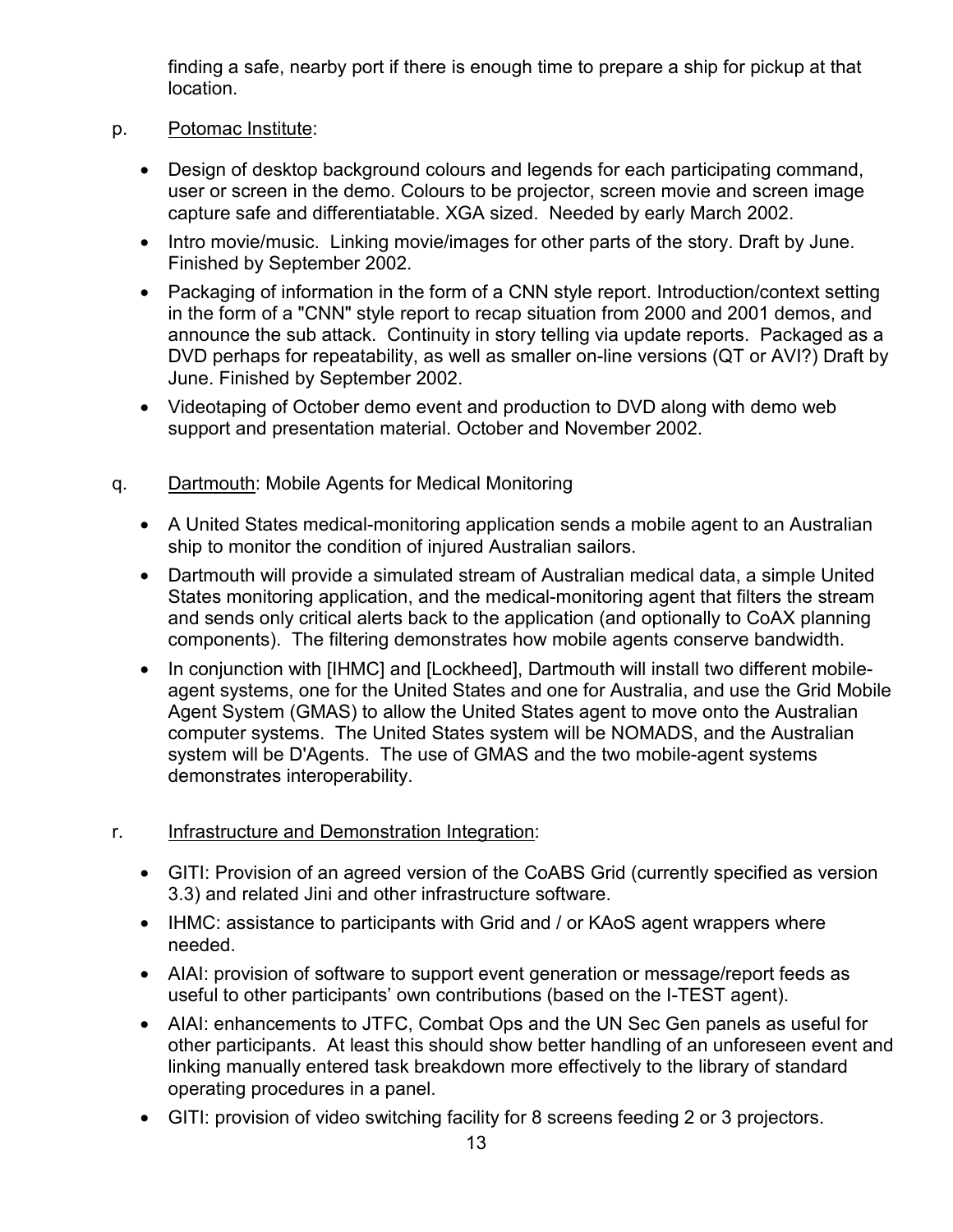• GITI: 802.11b wireless LAN facility.

s. Documentation and Scenario: All, with editing by QinetiQ: update to CoAX Binni document to assist CoAX participants, and others.

## **RESPONSIBILITIES**

The following organizations will take the lead in specific aspects of the CoAX Binni 2002 demonstration:

- 17. Command-related Domains
	- JTFHQ User Domain QinetiQ
	- JTFHQ Sys Admin Domain IHMC
	- JFMC Domain (and embedded Combat Ops Domain if required) GITI
	- JFAC Domain (and embedded Combat Ops Domain) QinetiQ
	- JFLC Domain UMD (with IMHC support) if required
- 18. Functional Domains
	- Observer Domain not required in 2002 demo
- 19. Country-related Domains
	- UK HQ Domain QinetiQ if required
	- US HQ Domain LM-ATL
	- Australian HQ Domain IHMC (with DSTO support)
	- Arabello HQ BBN
	- Gao not required in 2002 demo
- 20. Other Infrastructure Aspects
	- CoAX Shared Ontology QinetiQ
	- Grid v3.3 and KAoS v?? Shared Service GITI
	- 9 in to 3 out video switching and XGA projection- GITI
	- Radio LAN provision GITI
	- Presentation coordination AIAI
	- Web site coordination AIAI
	- Storyboard coordination AIAI and QinetiQ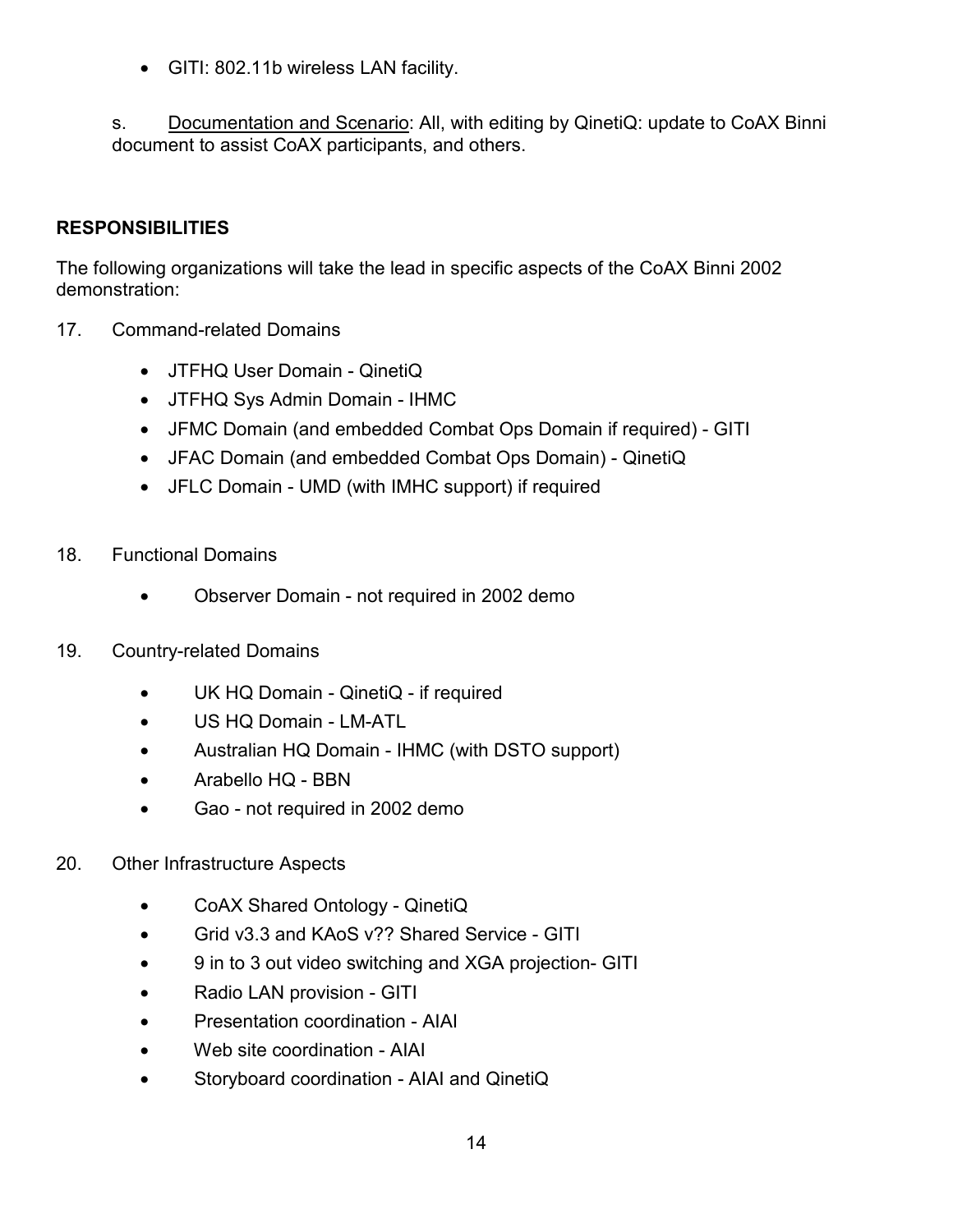# **J. MORE DETAILED SCENARIO**

21. Part 0: [Military News Network: MNN] News from the UN peacekeeping operation in the Red Sea Area. The UN forces are maintaining a separation zone between Gao and Agadez troops who have been belligerent towards one another over the disputed territory of Binni. Binni is quiet this evening after a hectic day. This mornings reports in the media of the potential threat to wildlife in the Laki Safari Park from the proposed Firestorm mission to clear land to make observations easier have led to adjustments in the timetable, but the clearance started pretty much on schedule. The JTF HQ in the region reported misinformation from Gao intelligence earlier in the day and steps were taken to thwart their attempt to mislead the UN forces command and to take advantage of the situation. It has recently been reported that during the latter part of the day Agadez made threatening movements towards UN aircraft and JSTARS surveillance platforms. These have now been moved to safe locations, and contingency plans to maintain the necessary observation of the separation of the Gao and Agadez forces have been enacted.

Dusk falls over the Red Sea....

[MNN] Newsflash... Reports are coming in of an explosion aboard the Australian vessel HMAS Surrey. There are reports of significant damage and injury to the crew. We will bring you more news as it becomes available.

22. Part 1a: JTF HQ - Report of two submarines (believed to be from Agadez) attack on HMAS Surrey arrives at JTF HQ (AIAI Panel). JTF HQ assign immediate aid and medical assistance tasks to nearby US ship (AIAI Panel). US Ship dispatches its mobile medical monitoring agents (Dartmouth) to run on the Australian platform to monitor events and rate their urgency. It is a medium priority and current missions elsewhere do not need to be recalled at that stage. The ship begins though to manoeuvre closer to the area where HMAS Surrey is.

23. Part 1b: {should this come in later?} Medical monitoring agents detect a worsening of the situation (Dartmouth). Emergency dispatch of a paramedic flight via helicopter is ordered to address the situation. The plans are deconflicted against other coalition and regional movements (Michigan).

24. Part 2: JTF HQ - JTF HQ use tools (UT-Austin) to establish potential ways to deal with submarine threat and establish potential for Arabello to bring in its (already partially deployed, sophisticated) ASW information gathering capability (BBN). US homeland capabilities are available, but too remote, Australian resources are engaged in a Pacific mission, and US Forces in the Southern Red Sea provide some important information gathering capabilities, but are considered unsuitable for the whole task. Sophisticated secure ASW positional interpretation capabilities (UMD via LM-ATL's US HQ domain) are also highlighted as available and useful. UN discussions take place to persuade Arabello to allow its ASW facilities to be brought into the coalition. This is agreed, and work starts immediately to integrate them into the coalition (overnight). The US national HQ agrees to provide it's sophisticated interpretation agents (UMD via LM-ATL) to act on the Arabello information as it becomes available, but for national security reasons, will limit US available data provided to the Coalition to that necessary for the Binni mission (this will involve not disclosing the location of US submarines in the area, but which can be accounted for in the proposals made by the UMD systems. Work also starts immediately to integrate this capability.

25. Part 3: This involves providing KAoS domain and limited information release capabilities using mobile agents and KPAT (IHMC) and Process Panel (AIAI) support and links (to BBN acting as Arabello HQ).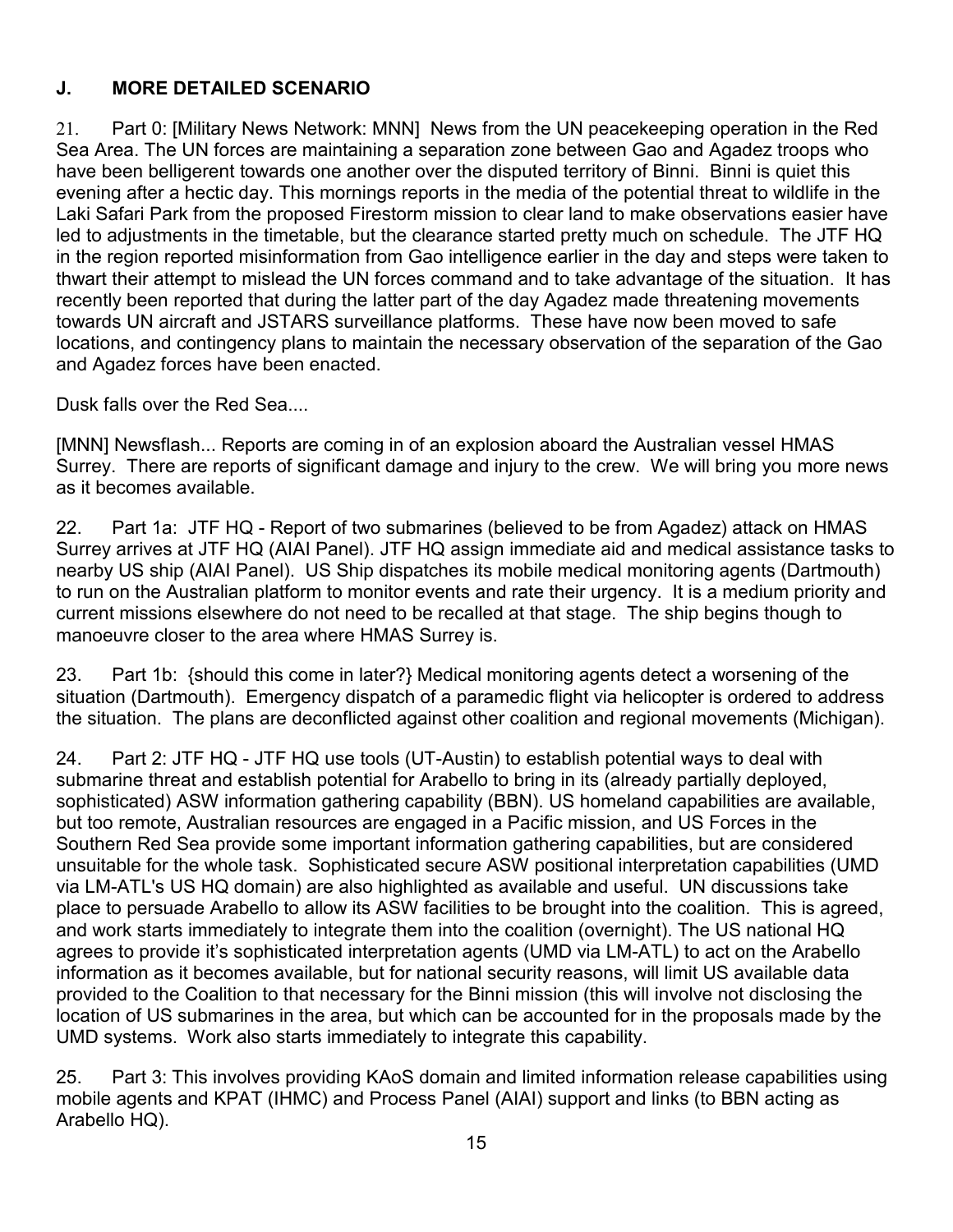26. Part 4: The UMD capabilities are linked in to the JFMC HQ capabilities using IHMC and LM-ATL tools. Arabello information feeds to the UMD facilities and elsewhere in the coalition are put in place.

27. Part 5: Dawn breaks over the Red Sea. [MNN] Update... Arabello has joined the coalition in the Binni mission and steps are being taken to protect the shipping in the area. Overnight medical evacuation of injured personnel took place. Arabello information feeds start to appear on the JFMC HQ situational and map displays (NRL via GITI acting as JFMC HQ).

28. Part 6: UMD (with CMU route planning) make predictions about possible positioning and movements of the Agadez submarines. They also propose movements of coalition shipping to get some to safer areas, and to position others (including the ASW ships from Arabello) to help counter the submarine threat. This is passed through the US HQ (LM-ATL) to the JFMC HQ (GITI) where specialized navy specific viewers are used (NRL). This may be contrasted with the Coalition overview (and possibly the JFAC air related) situation viewers (QinetiQ).

29. Part 7: The positional predictions for the Agadez submarines indicate a potential threat to land assets - the personnel in several coalition and friendly embassies in the capital on the coast, the site of the weapons of mass destruction where US, UK and Australian SOF are being positioned under cover - this information is not known to all Coalition partners (US, UK , Australia and JTFC only) and SOF positional information feeds and communications have been deliberately hidden under the "Elephants" story where possible. A NEO and SOF troop movements could be ordered. {It is not anticipated that this element of the scenario will be demonstrated, but it is available as background to possible action by the JFLC HQ).}

30. Part 8: [MNN] Update... The authorities in Agadez and Gao realize that the coalition is strengthening and that their movements, threats and attacks will have no effect. They agree to return to the UN peace talks.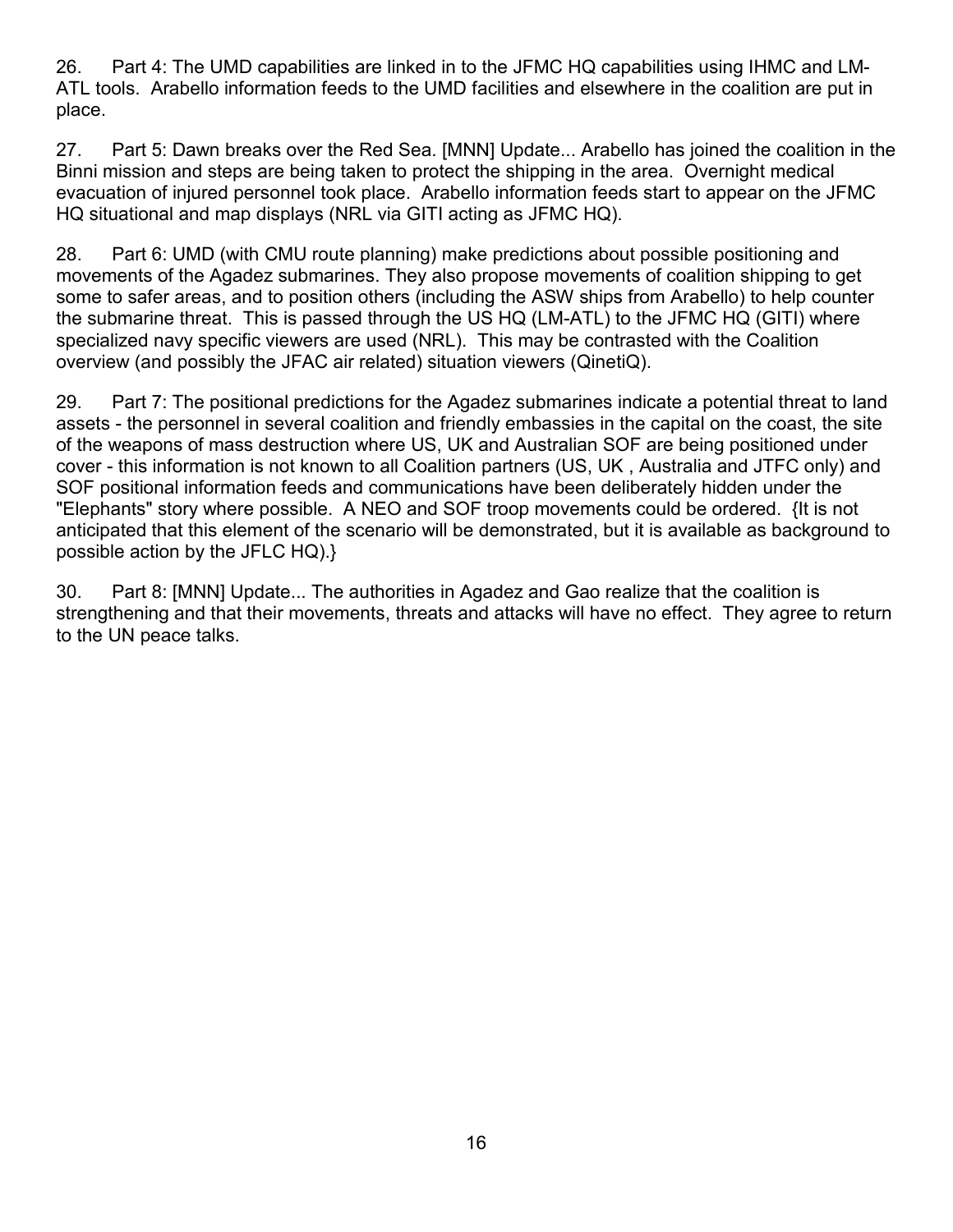## **K. MORE DETAIL**

31. **More detail from IHMC**. To develop and evaluate capabilities for secure monitoring, management, and control of long-lived communities of agents:

a. Representation of complex domain structures. The current domain management framework can only represent agent membership in a single, simple domain with a single domain manager with a transient internal registry. We are doing a ground-up redesign and reimplementation of the KAoSGridAgentRegistrationHelper, domain manager, guards, JAASbased and framework-based enforcers to provide a scalable and fault-tolerant framework (all elements stateless, allowing transparent replication of domain management services and domain registries external to the domain manager itself). Domain structures of arbitrary complexity will be enabled, allowing agents to be simultaneously members of multiple, hierarchical domains.

b. Enhancements to visualisation of domains and policies in KAoS Policy Administration Tool (KPAT). The current KPAT interface allows only the entry of simple policies, which are associated with given agents, VM's, and domains that are shown in an outline view. Interactive graphical panels showing these complex domains and their members, and allowing registration, unregistration, mobility, etc. to be accomplished by simple mouse gestures on the diagrams. If time and resources allow, we will undertake the technical challenge of tightly linking KPAT to the underlying policy model (see C below).

c. DAML-based policy representation and policy conflict resolution engine. The current representation of policy in KAoS is very simple. We are developing foundational ontologies containing on the order of 100-200 DAML classes representing the basic elements of policybased control that are intended to be extended by specific application developers and users. We have been working on efficient description-logic-based representations and algorithms to allow "real-time" conflict detection for rich policies of moderate complexity.

d. Enhance packaging of KAoS domain management capabilities as CoABS grid services and comply with Java Agent Services (JAS) based standards. Until recently when the KAoSGridAgentRegistrationHelper was defined, grid agents needed to be wrapped as KAoS agents to be able to take advantage of domain management services. We are seeking to further simplify the installation and configuration of domain management services for grid agents. Additionally, the framework will implement the new Java Agent Services interfaces, recently completed by the Java Community Process (with IHMC as a member of the expert group, along with IBM, Sun, Fujitsu, HP, and one or two smaller organisations) and sent out for community review.

e. Work with GITI to make grid security services dynamic. Grid security services are currently static. We intend to support GITI's planned dynamic security services with the KAoS domain management framework. We are also working with NIST to integrate services for attribute certificates in the domain management framework.

f. Use of mobile agents to dynamically setup policy-based information release. When a country decides to give a coalition partner the ability to access an asset to gather information, the owner of the asset might want to place restrictions on the nature of the information released. Such restrictions may include resolution, time (i.e., how quickly the information is released), or suppression of specific data in the information stream. Therefore, we would like policy-driven limits to be placed on the information being sent to the coalition partner. When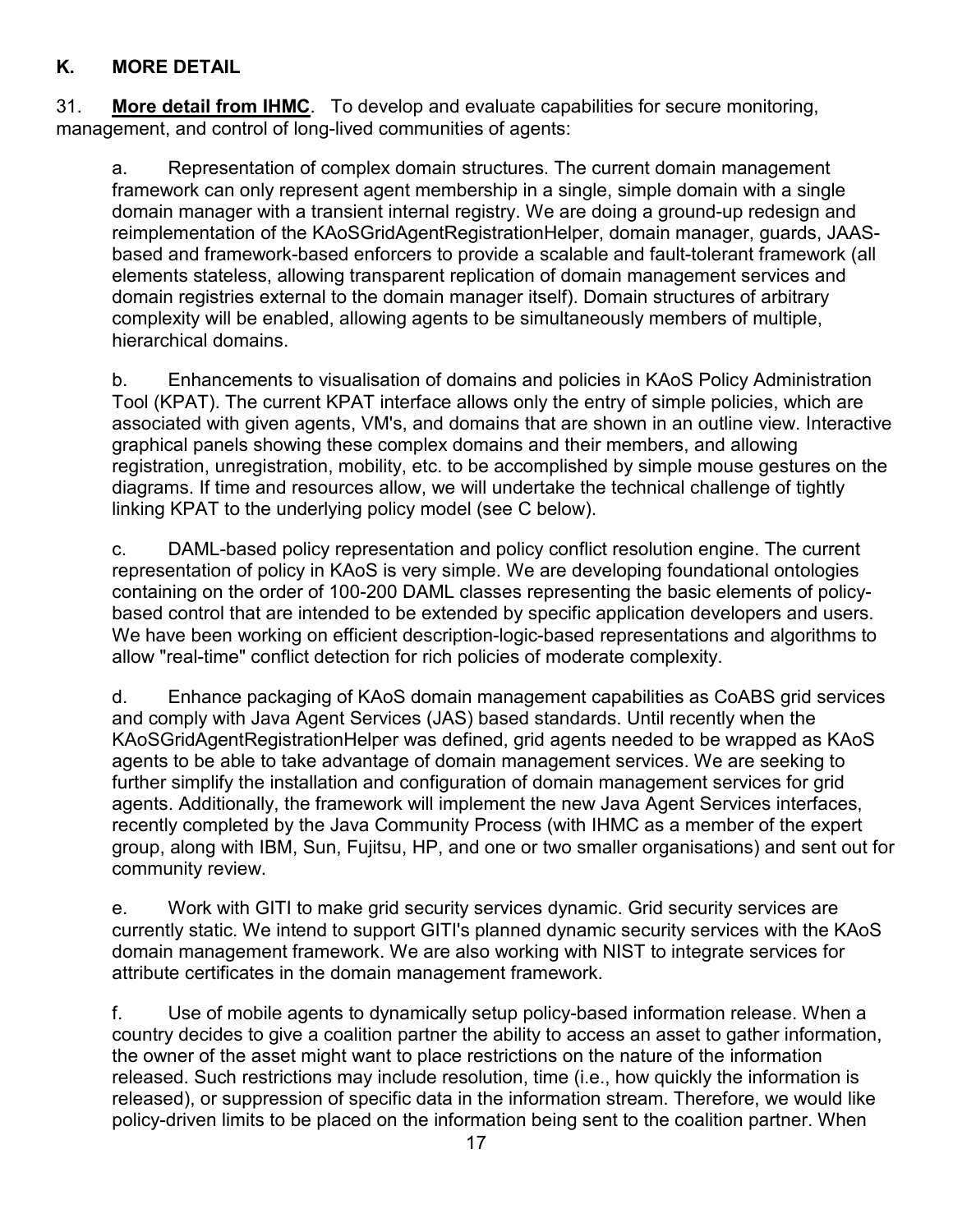Arabello joins the coalition, their agents (in the Arabello domain) are not allowed to communicate with the sensors (what kind?) on the ASW. However, the Arabello ASW capability needs to task the ASW to get up to date information about the Agadez submarines. The Australians are willing to give restricted access to their sensors, but with reduced resolution. This specialized communication channel is dynamically established through KPAT. A mobile agent is generated that is deployed to the ASW. The mobile agent encodes the necessary transformations (such as resolution reduction) that need to be applied. Then, the domain communication policies are changed to allow the Arabello agents to communicate with the mobile agent onboard the ASW ship.

32. **More detail from AIAI**. To design, develop and demonstrate the utility of intelligent aids to task and process support in a multi-agent mixed initiative environment with limited communications, air gaps between systems (for security) and partial knowledge of the role of the various agents.

a. Provision of a generic I-X Process Panel (I-P<sup>2</sup>) toolkit which can be used quickly to build interfaces to support the handling of events and issues and the performance of activity under a range of constraints. The toolkit will comprise:

- a generic panel template which can be copied and specialised to provide as many specific panels as required;
- a process editor and librarian which can be used to maintain a library of standard operating procedures or knowledge of responses to events;
- a simple view process editor that can be used by military staff and operators to add procedure knowledge "on-the-fly";
- a test agent which can be with multiple communications strategies to set up the panels without dependencies on specific communications software or other agents to which the deployed panels will interact;
- Documentation and quick start guides.

b. Creation of a new process panel for an unanticipated requirement. The time to create a new process panel for simpler applications is intended to be of the order of a few minutes, and for more supportive knowledge-based panels could be of the order of a few hours dependent on the quality of corporate knowledge management concerning standard operating procedures.

c. Dealing with multiple human agents where it's not obvious who is the performer of an activity at the beginning (context-dependent work assignment).

d. Dealing with multiple alternative ways of doing a task where the alternative is not selectable in advance.

e. Adding a new process by a military person (i.e., non-computing technical) on-the-fly to deal with an unanticipated event.

33. **More detail from BBN**. To develop and evaluate mixed-initiative agent team tasking and coordination mechanisms: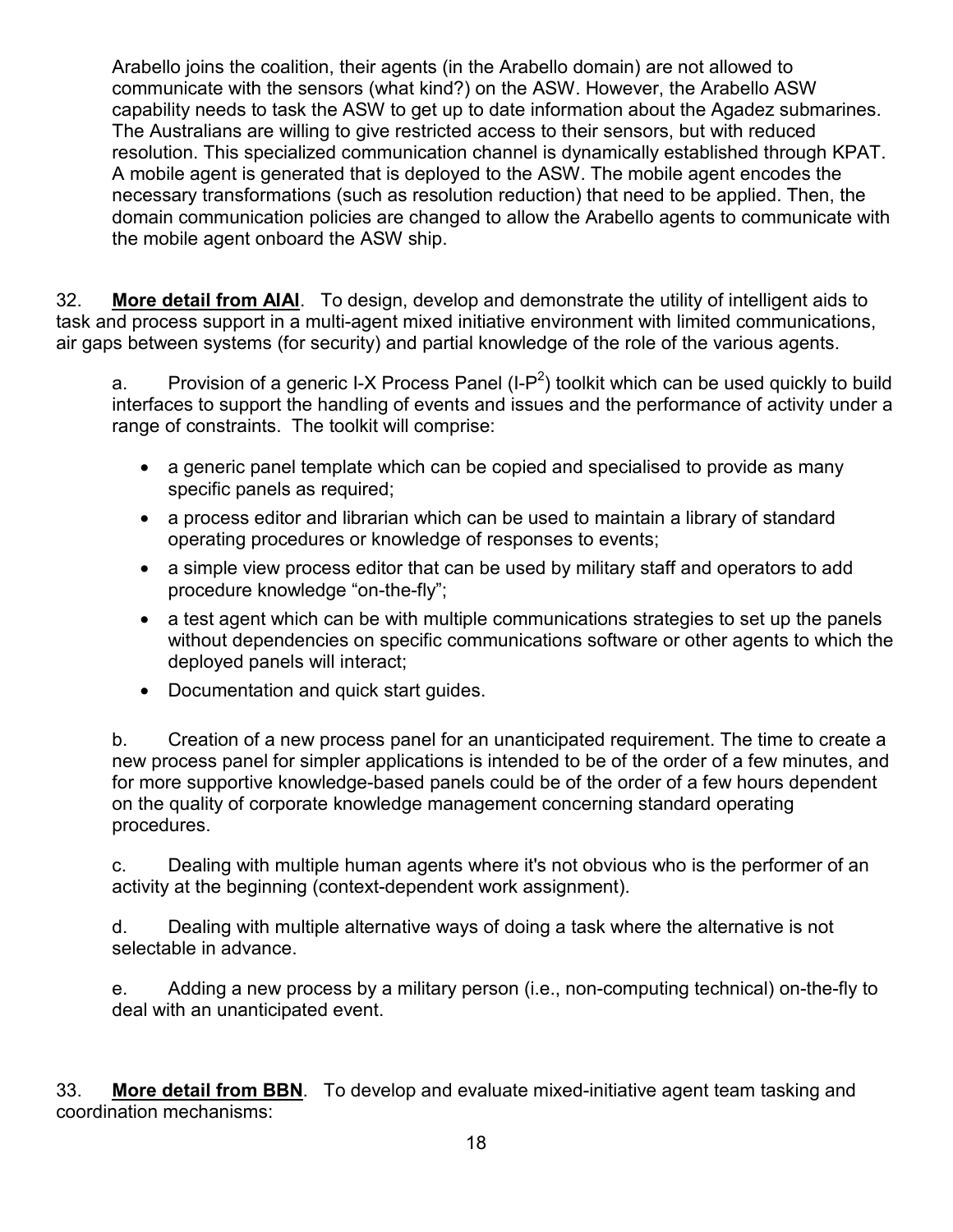a. Mixed-initiative team tasking can be viewed as an interactive dialog between users and automated planning agents where user objectives and preferences are resolved to pairings of agents with (potentially interdependent) tasks. Agents supporting such dialogs can assist with capability matching, task dependency analysis and scheduling. They can then manage the interactions with potential agent team members (recruitment policies, status monitoring, retasking). We will demonstrate these user interactions as the Arabello commander tasks agents to provide ASW support to the coalition. Some of the support agents we develop may also be used to support QinetiQ's Master Battle Planner.

b. Dynamic information sharing policies enable agents that can be tasked (e.g. by users) to collect different kinds of information at different times to identify and notify potential subscribers when tasked. The technique involves the forwarding from one domain to another of messages describing information requirements (IR) and information provision (IP) capabilities. In a coalition setting, limits need to be placed on the dissemination of these messages for security and trust reasons. To address this we are integrating our IP/IR communications policies with the Domain Management policies of IHMC to limit the dynamic sharing behavior to trusted partners on a topic by topic basis.

c. DAML-S is a language for describing agent services using the web-oriented DAML representation language. We will describe a number of the agent services in the CoAX 2002 demonstration using DAML-S so that these services can be located using a DAML-S enabled matchmaker (provided by CMU Retsina group). One potential use of the matchmaker is to identify candidate ASW services (to be compared by Univ. of Texas). Agents requiring the identified services will be able to request them directly using GRID-specific grounding (message generation) software for DAML-S service descriptions that we are developing.

#### 34. **More detail from UT-Austin**.

a. Agents offering the ability to dynamically determine the best Decision-Making Framework (ADMF) to determine the entrance of new players into the coalition based on needs of players (e.g. JTF HQ) within coalition and capabilities offered by a range of potential players (Australia, Arabello, US ASW interpreter). Based on a given problem to be solved, ADMF capabilities within the CoAX scenario will involve the ability to:

- search for potential partners,
- evaluate potential partners,
- rank the capabilities offered by potential partners,
- select a partner(s), then
- determine the "best" distribution of decision-making control and execution obligations among selected coalition partners.

b. Cooperate with DAML team members to derive a capability/resource representation for agents to provide a basis for capability evaluation in ADMF analysis.

c. Trustworthiness by determining 1) Level of Uncertainty of the Information and 2) Reliability of Information Source for information transmitted during the scenario. Evaluation of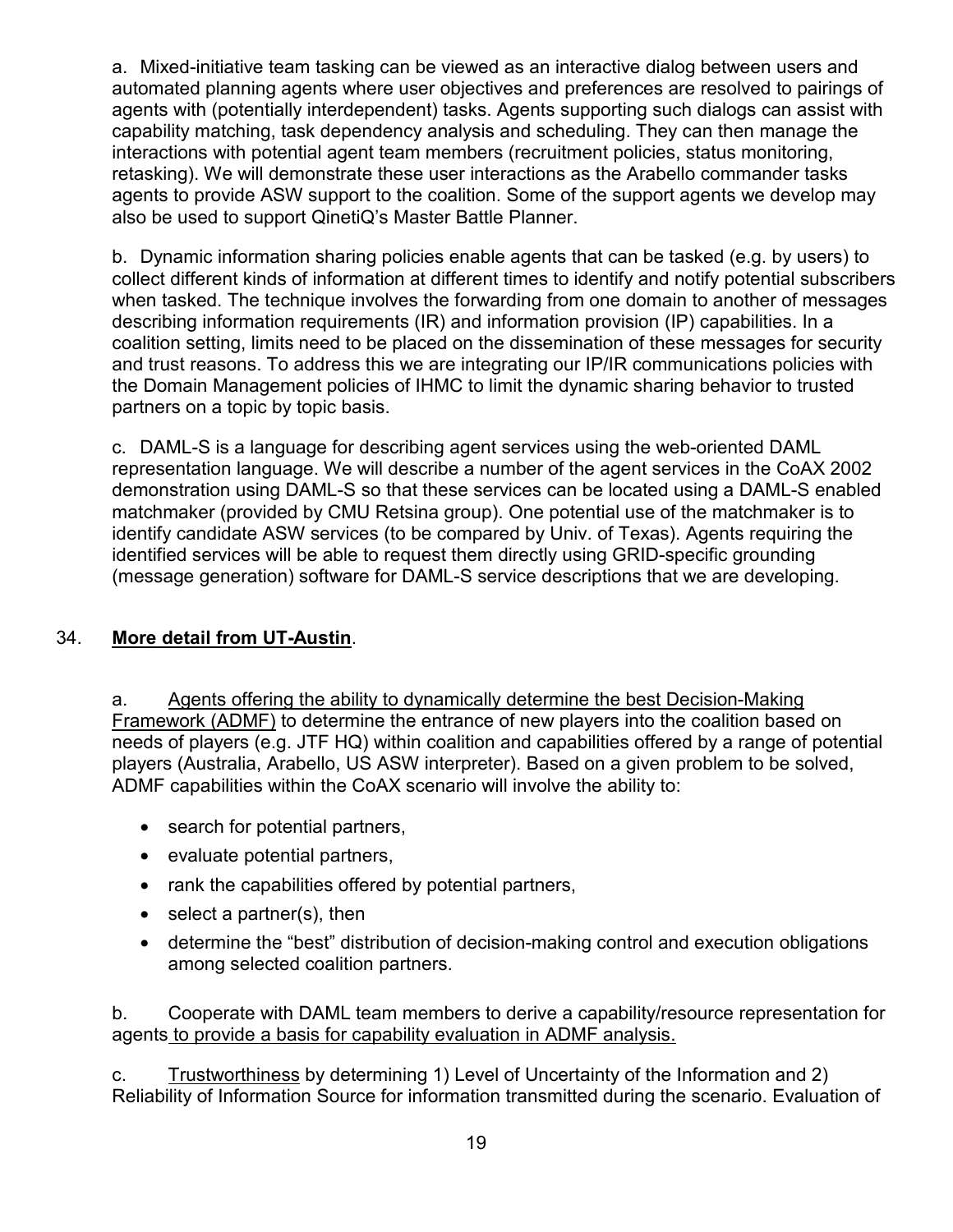incoming information and supplying information sources for one or more of the following entities in the scenario:

- Information received by JTF commander through GITI certified network (GITI)
- Information received by temporal, probabilistic estimator, e.g. evaluating trustworthiness of ASW sensors (UMD)
- Information received at the Decision Desktops (e.g., SitViewer by QinetiQ)
- Information received by I-X Process Panels (AIAI)

## 35. **More detail from LM-ATL**.

a. The 2002 CoAX BINNI scenario focuses on dynamic change, exemplified by the addition of another country (Arabello) into the coalition. ATL's tools are designed to adapt agents and agent systems to such dynamic changes in system configuration and system environment. Country Arabello offers to share information from its ASW sensors. With this addition, the ASW processing capability provided by UMD becomes relevant and needs to be rapidly integrated into the coalition system.

b. ATL's Interoperable Intelligent Agent Toolkit (I2AT) lets military end users adapt and compose (depending on their level of sophistication) agent systems on the CoABS Grid. I2AT provides a GUI, a set of reusable agents and agent components, and basic agent control definition. We will leverage the agent domain services IHMC is making available via the CoABS Grid to "come-as-you-are" agents.

c. ATL proposes to demonstrate the quick and easy process a user performs to integrate the newly available information into the existing system using the I2AT. We will extend the I2AT to generate domain-aware agents and to permit configuration of the domain memberships and relations. We will add re-usable agent components to the toolkit that, when included in an agent, handle exception conditions that may result from violations of domain policies.

d. The I2AT supports a novel life-cycle model for agent-based systems engineering. This model decomposes the system development process into component creation, agent composition, agent system composition, and system configuration steps. The model with its related tools facilitates code reuse and reduces the complexity of system-of-systems construction, leveraging the CoABS Grid. The CoAX 2002 scenario allows ATL to demonstrate the benefits of our life-cycle model tools in a relevant military context.

# 36. **More Detail from Naval Research Laboratory (NRL)**.

a. Develop an agent-interface between the Agent grid and XIS, an alternate viewer with capabilities similar to the US Navy Global Command and Control System Maritime (GCCS-M).

b. In the demonstration, NRL will showcase the use of a US Navy-specific scenario viewer to complement the one already being used as a default in CoAX. We will accomplish this task